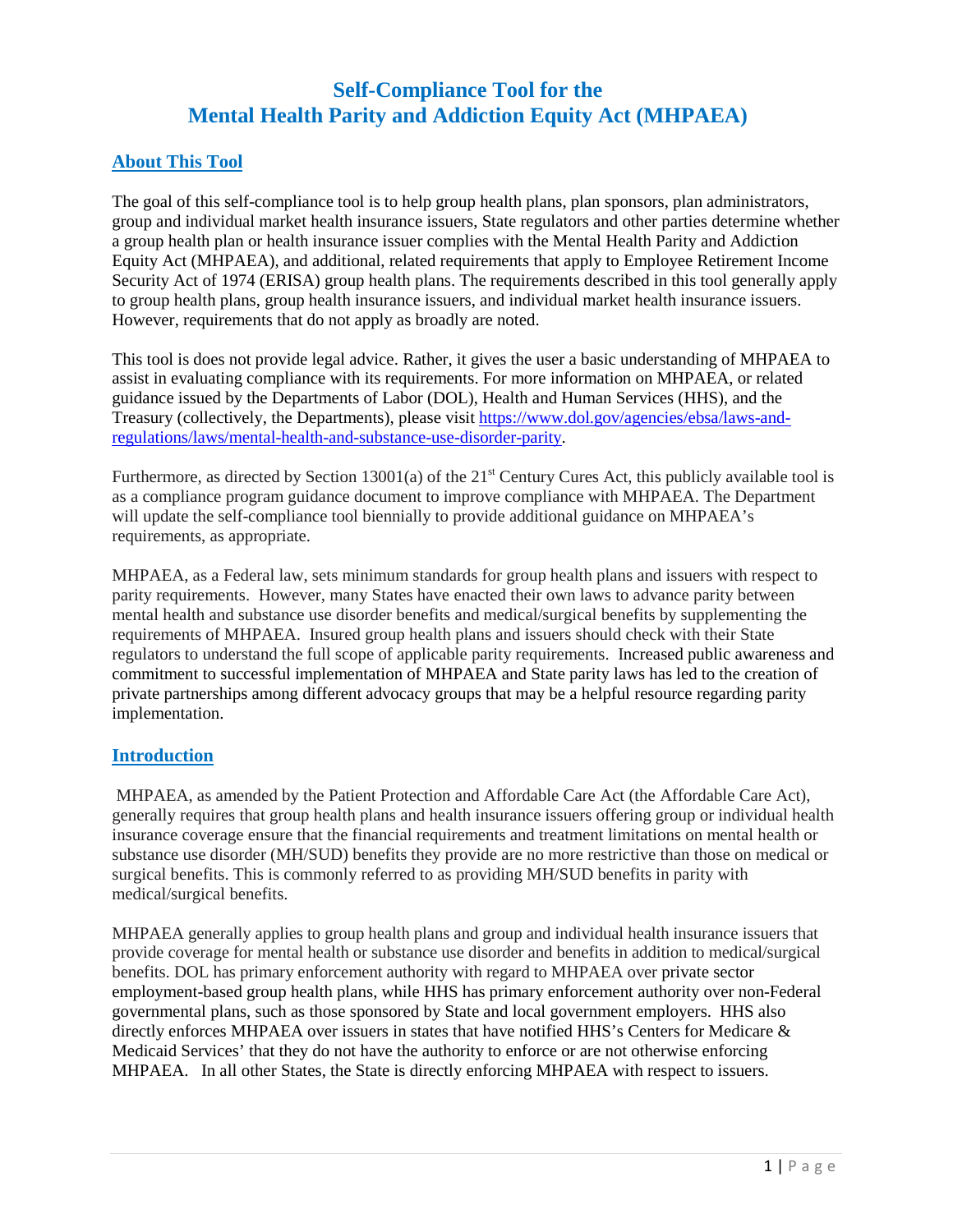Unless a plan is otherwise exempt, MHPAEA generally applies to both grandfathered and nongrandfathered group health plans and large group health insurance coverage. Also note that the Affordable Care Act requires plans and issuers offering coverage in the individual and small group markets to cover certain essential health benefits (EHB), including MH/SUD benefits. Final rules issued by HHS implementing EHB requirements specify that MH/SUD benefits must be offered consistent with the requirements of the MHPAEA regulations. *See 45 CFR 156.115(a)(3).*

Under the MHPAEA regulations, if a plan or issuer provides any classification of MH/SUD benefits described in the MHPAEA final regulation, MH/SUD benefits must be provided in every classification in which medical/surgical benefits are provided. Under PHS Act section 2713, as added by the Affordable Care Act, non-grandfathered group health plans and group and individual health insurance plans are required to provide coverage for certain preventive services with no cost-sharing, which includes, among other things, alcohol misuse screening and counseling, depression screening, and tobacco use screening. However, the MHPAEA regulations does notrequire a group health plan or a health insurance issuer that provides MH/SUD benefits only to the extent required under PHS Act section 2713, to provide additional MH/SUD benefits in any classification. *See 29 CFR 2590.712(e)(3)(ii), 45 CFR 146.136(e)(3)(ii), 26 CFR 54.9812-1(e)(3)(ii)*

# **Definitions**

*Aggregate lifetime dollar limit* means a dollar limitation on the total amount of specified benefits that may be paid under a group health plan or health insurance coverage for any coverage unit.

*Annual dollar limit* means a dollar limitation on the total amount of specified benefits that may be paid in a 12-month period under a group health plan or health insurance coverage for any coverage unit.

*Cumulative financial requirements* are financial requirements that determine whether or to what extent benefits are provided based on certain accumulated amounts, and they include deductibles and out-ofpocket maximums. (However, cumulative financial requirements do not include aggregate lifetime or annual dollar limits because these two terms are excluded from the meaning of financial requirements.)

*Cumulative quantitative treatment limitations* are treatment limitations that determine whether or to what extent benefits are provided based on certain accumulated amounts, such as annual or lifetime day or visit limits.

*Financial requirements* include deductibles, copayments, coinsurance, or out-of-pocket maximums. Financial requirements do not include aggregate lifetime or annual dollar limits.

*Medical/surgical benefits* means benefits with respect to items or services for medical conditions or surgical procedures, as defined under the terms of the plan or health insurance coverage and in accordance with applicable Federal and State law, but not including mental health or substance use disorder benefits. Any condition defined by the plan or coverage as being or as not being a medical/surgical condition must be defined to be consistent with generally recognized independent standards of current medical practice (for example, the most current version of the International Classification of Diseases (ICD) or State guidelines).

*Mental health benefits* means benefits with respect to items or services for mental health conditions, as defined under the terms of the plan or health insurance coverage and in accordance with applicable Federal and State law. Any condition defined by the plan or coverage as being or as not being a mental health condition must be defined to be consistent with generally recognized independent standards of current medical practice (for example, the most current version of the Diagnostic and Statistical Manual of Mental Disorders (DSM), the most current version of the ICD, or State guidelines).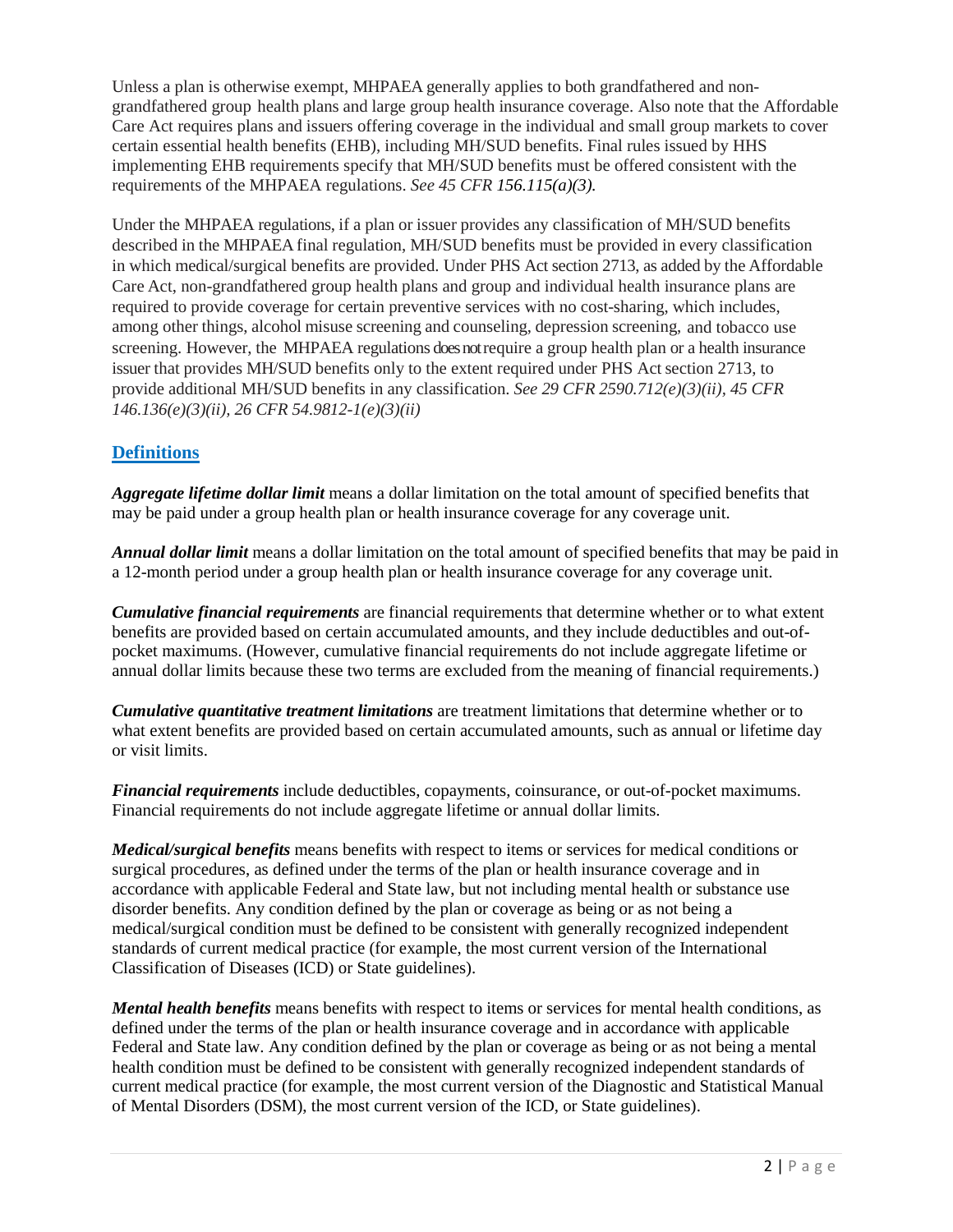*Substance use disorder benefits* means benefits with respect to items or services for substance use disorders, as defined under the terms of the plan or health insurance coverage and in accordance with applicable Federal and State law. Any disorder defined by the plan as being or as not being a substance use disorder must be defined to be consistent with generally recognized independent standards of current medical practice (for example, the most current version of the DSM, the most current version of the ICD, or State guidelines).

*Treatment limitations* include limits on benefits based on the frequency of treatment, number of visits, days of coverage, days in a waiting period, or other similar limits on the scope or duration of treatment. Treatment limitations include both quantitative treatment limitations (QTLs), which are expressed numerically (such as 50 outpatient visits per year), and nonquantitative treatment limitations (NQTLs), which otherwise limit the scope or duration of benefits for treatment under a plan or coverage. A permanent exclusion of all benefits for a particular condition or disorder, however, is not a treatment limitation for purposes of this definition.

### **SECTION A. APPLICABILITY**

**Question 1. Is the group health plan or group or individual health insurance coverage exempt from MHPAEA? If so, please indicate the reason (e.g. retiree-only plan, excepted benefits, small employer exception, increased cost exception).** 

Comments:

If a group health plan or group or individual health insurance coverage provides either mental health or substance use disorder benefits, in addition to medical/surgical benefits, the plan may be subject to the MH/SUD parity provisions. However, **retiree-only group health plans**, self-insured non-Federal governmental plans that have obtained a waiver and group health plans and group or individual health insurance coverage offering only **excepted benefits**, are generally not subject to the MH/SUD parity provisions. (*Note*: if under an arrangement(s) to provide medical care benefits by an employer or employee organization, any participant or beneficiary can simultaneously receive coverage for medical/surgical benefits and MH/SUD benefits, the MH/SUD parity requirements apply separately with respect to each combination of medical/surgical benefits and MH/SUD benefits and all such combinations are considered to be a single group health plan. *See 26 CFR 54.9812-1(e), 29 CFR 2590.712(e), 45 CFR 146.136(e)*).

Under ERISA, the MHPAEA requirements do not apply to **small employers**, defined as employers who employed an average of at least 2 but not more than 50 employees on business days during the preceding calendar year and who employs at least 1 employee on the first day of the plan year. *See 26 CFR 54.9812-1(f)(1), 29 CFR 2590.712(f)(1*), *45 CFR 146.136(f)(1).* However, under HHS final rules governing the Affordable Care Act requirement to provide EHBs, non-grandfathered health insurance coverage in the individual and small group markets must provide all categories of EHBs, including MH/SUD benefits. *45 CFR 147.150(a).* The final EHB rules require that such benefits be provided in compliance with the requirements of the MHPAEA rules. *45 CFR 156.115(a)(3); See also ACA Implementation FAQs Part XVII, Q6, available at: [https://www.dol.gov/sites/default/files/ebsa/about](https://www.dol.gov/sites/default/files/ebsa/about-ebsa/our-activities/resource-center/faqs/aca-part-xvii.pdf)[ebsa/our-activities/resource-center/faqs/aca-part-xvii.pdf.](https://www.dol.gov/sites/default/files/ebsa/about-ebsa/our-activities/resource-center/faqs/aca-part-xvii.pdf)*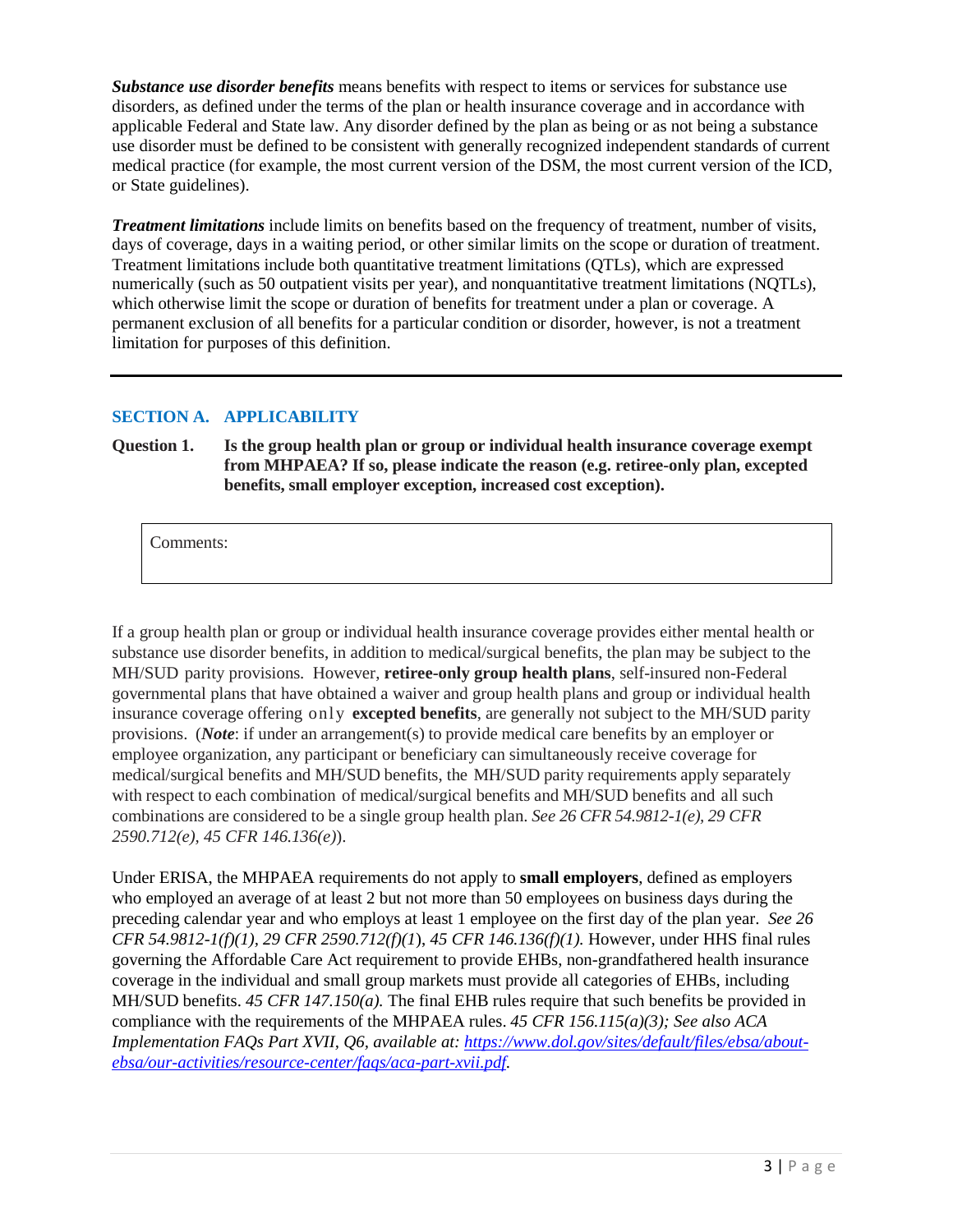MHPAEA also contains an **increased cost exemption** available to group health plans and issuers that meet the requirements for the exemption. The final rules establish standards and procedures for claiming an increased cost exemption under MHPAEA. *See 26 CFR 54.9812-1(g), 29 CFR 2590.712(g), 45 CFR 146.136(g)*.

Sponsors of self-funded, non-Federal governmental plans are permitted to elect to exempt those plans from, or "opt out of," certain provisions of the Public Health Service (PHS) Act, including MHPAEA. This election was authorized under section  $2722(a)(2)$  of the PHS Act (42 USC § 300gg-21(a)(2)).

## **Question 2. If not exempt, does the group health plan or group or individual health insurance coverage provide MH/SUD benefits in addition to providing medical/surgical benefits?**

Comments:

**Unless the group health plan or group or individual health insurance coverage is exempt or does not provide MH/SUD benefits, continue to the following sections to examine compliance with requirements under MHPAEA.**

# **SECTION B. COVERAGE IN ALL CLASSIFICATIONS**

**Question 3. Does the group health plan or group or individual health insurance coverage provide MH/SUD benefits in every classification in which medical/surgical benefits are provided?**

Comments:

Under the MHPAEA regulations, if a plan or issuer provides mental health or substance use disorder benefits in any classification described in the MHPAEA final regulation, mental health or substance use disorder benefits must be provided in every classification in which medical/surgical benefits are provided. *See 26 CFR 54.9812-1(c)(2)(ii)(A), 29 CFR 2590.712(c)(2)(ii)(A), 45 CFR 146.136(c)(2)(ii)(A).*

Under the MHPAEA regulations, thesixclassifications\*ofbenefitsare:

- **1)** inpatient, in-network;
- **2)** inpatient, out-of-network;
- **3)** outpatient, in-network;
- **4)** outpatient, out-of-network;
- **5)** emergency care; and
- **6)** prescription drugs.

*See 26 CFR 54.9812-1(c)(2)(ii), 29 CFR 2590.712(c)(2)(ii), 45 CFR 146.136(c)(2)(ii).*

\**See special rules related to the classifications discussed below*.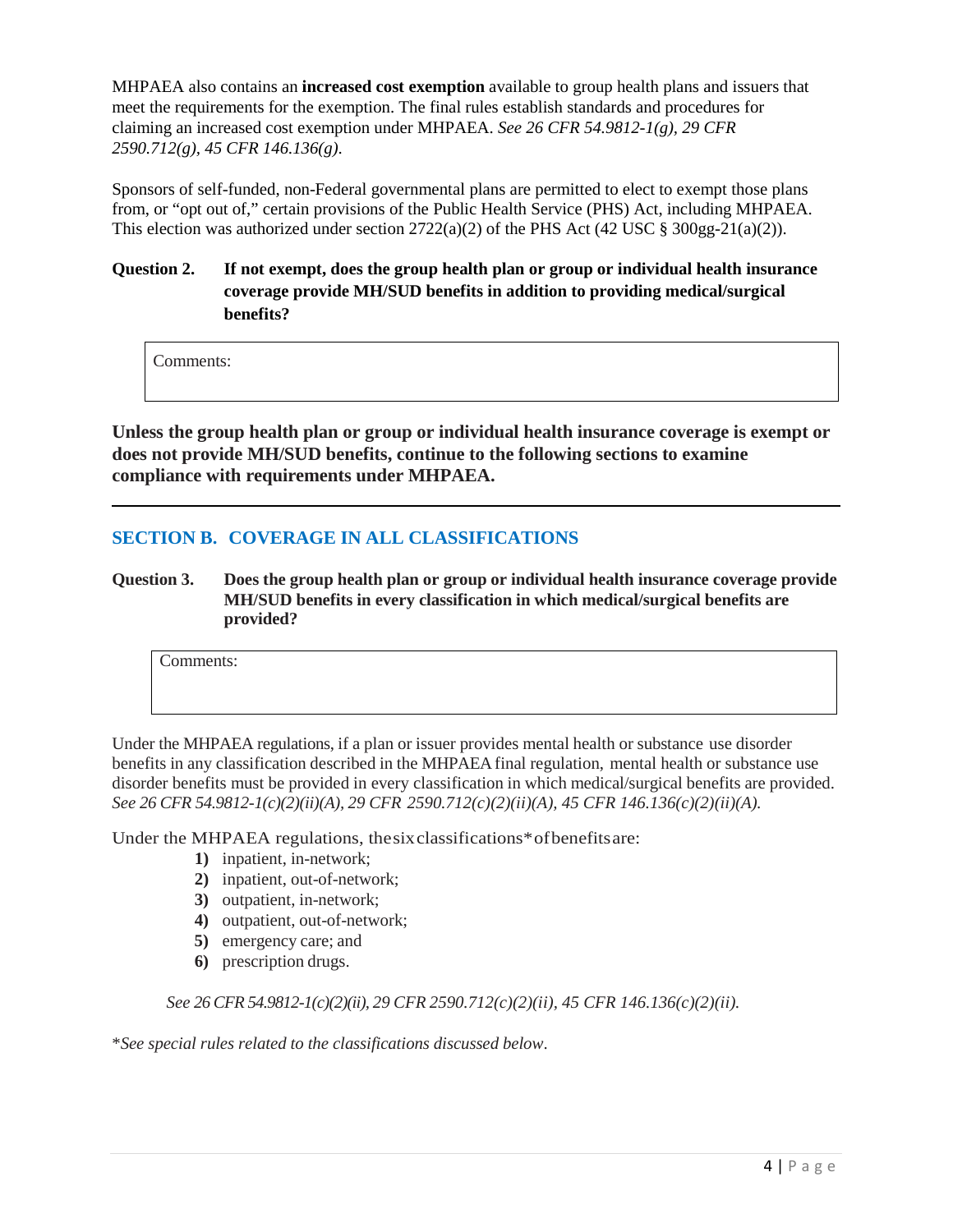*ILLUSTRATION:* Plan X provides medical/surgical benefits as well as MH/SUD benefits. While the Plan covers medical/surgical benefits in all benefit classifications, it does not cover outpatient services for MH/SUD benefits for either in-network or out-of-network providers. In this example, since the Plan fails to provide MH/SUD benefits in outpatient, in-network and outpatient, out-of-network classifications in which medical/surgical benefits are provided, the Plan fails to meet MHPAEA's parity requirements.

*Classifying benefits*. In determining the classification in which a particular benefit belongs, a group health plan or group or individual market health insurance issuer must apply the same standards to medical/surgical benefits as to MH/SUD benefits. *See 26 CFR 54.9812-1(c)(2)(ii)(A), 29 CFR*  $2590.712(c)(2)(ii)(A)$ , 45 CFR  $146.136(c)(2)(ii)(A)$  This rule also applies to intermediate services provided under the plan or coverage. Plans and issuers must assign covered intermediate MH/SUD benefits (such as residential treatment, partial hospitalization and intensive outpatient treatment) to the existing six classifications in the same way that they assign intermediate medical/surgical benefits to these classifications. For example, if a plan classifies care in skilled nursing facilities and rehabilitation hospitals for medical/surgical benefits as inpatient benefits, it must classify covered care in residential treatment facilities for MH/SUD benefits as inpatient benefits. If a plan treats home health care as an outpatient benefit, then any covered intensive outpatient MH/SUD services and partial hospitalization must be considered outpatient benefits as well. A plan or issuer must also comply with MHPAEA's nonquantitative treatment limitations (NQTL) rules, discussed in Section F, in assigning any benefits to a particular classification. *See 26 CFR 54.9812-1(c)(4), 29 CFR 2590.712(c)(4), 45 CFR 146.136(c)(4).*

#### **Medication Assisted Treatment (MAT) is subject to MHPAEA**

Plans and issuers that offer MAT benefits to treat opioid use disorder are subject to MHPAEA requirements, including the special rule for multi-tiered prescription drug benefits which apply to the medication component of MAT. The behavioral health services components of MAT should be treated as outpatient benefits and/or inpatient benefits as appropriate for purposes of MHPAEA. Ensure that there are NO impermissible QTLs, such as visit limits, or impermissible NQTLs, such as limits on treatment dosage and duration.

*ILLUSTRATION:* An issuer did not cover methadone for opioid addiction though it did cover methadone for pain management. The issuer failed to demonstrate that the processes, strategies, evidentiary standards, and other factors used to develop the methadone treatment exclusion for opioid addiction are comparable to and applied no more stringently than those used for medical/surgical conditions. The issuer re-evaluated the medical necessity of methadonemaintenance treatment programs and developed medical-necessity criteria that mirrors Federal guidelines for opioid treatment programs to replace the methadone-maintenance treatment exclusion.

#### **Treatment for eating disorders is subject to MHPAEA**

Eating disorders are mental health conditions, and treatment of an eating disorder is a mental health benefit within the meaning of that term as defined by MHPAEA. *See ACA Implementation FAQs Part 38, Q1, available at* [https://www.dol.gov/sites/default/files/ebsa/about-ebsa/our-activities/resource](https://www.dol.gov/sites/default/files/ebsa/about-ebsa/our-activities/resource-center/faqs/aca-part-38.pdf)[center/faqs/aca-part-38.pdf.](https://www.dol.gov/sites/default/files/ebsa/about-ebsa/our-activities/resource-center/faqs/aca-part-38.pdf) Section 13007 of the Cures Act provides that if a plan or an issuer provides coverage for eating disorders, including residential treatment, they must provide these benefits in accordance with the requirements under MHPAEA.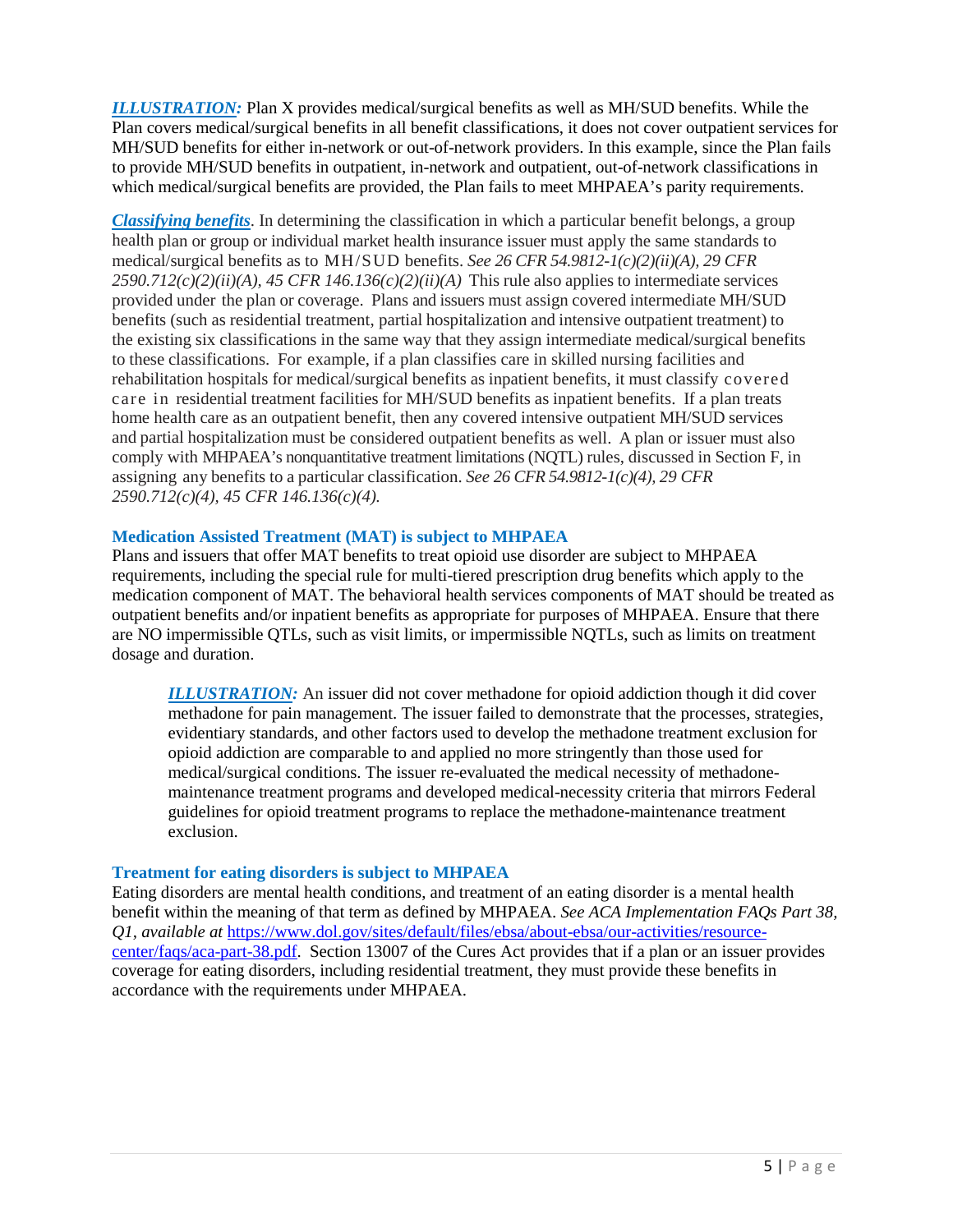# **Compliance Tips**

- $\triangleright$  If the plan or issuer does not contract with a network of providers, all benefits are out-of-network. If a plan or issuer that has no network imposes a financial requirement or treatment limitation on inpatient or outpatient benefits, the plan or issuer is imposing the requirement or limitation within classifications (inpatient, out-of-network or outpatient, out-of-network), and the rules for parity will be applied separately for the different classifications. *See 26 CFR 54.9812-1(c)(2)(ii)(C), 29 CFR 2590.712(c)(2)(ii)(C), Example 1.*
- If a plan or issuer covers the full range of medical/surgical benefits (in all classifications, both in-network and out-of-network), beware of exclusions on out-of-network MH/SUD benefits.
- $\triangleright$  Benefits for intermediate services (such as non-hospital inpatient and partial hospitalization) must be assigned to classifications using a comparable methodology across medical/surgical benefits and MH/SUD benefits.

#### **\****NOTE***: Special rules related to classifications**

- **1. Special rule for outpatient sub-classifications:**
- For purposes of determining parity for outpatient benefits (in-network and out-ofnetwork), a plan or issuer may divide its benefits furnished on an outpatient basis into two sub-classifications: (1) office visits; and (2) all other outpatient items and services, for purposes of applying the financial requirement and treatment limitation rules. *26 CFR 54.9812-1(c)(3)(iii);* 29 CFR 2590.712(c)(3)(iii) 45 CFR 146.136(c)(3)(iii).
	- After the sub-classifications are established, the plan or issuer may not impose any financial requirement or QTL on MH/SUD benefits in any sub-classification (i.e., office visits or non-office visits) that is more restrictive than the predominant financial requirement or treatment limitation that applies to substantially all medical/surgical benefits in the sub-classification using the methodology set forth in the final rules. *See 26 CFR 54.9812-1(c)(3)(i), 29 CFR 2590.712(c)(3)(i), 45 CFR 146.136(c)(3)(i), and 45 CFR 146.136(c)(3)(iii).*
- Other than as explicitly permitted under the final rules, sub-classifications are not permitted when applying the financial requirement and treatment limitation rules under MHPAEA. Accordingly, separate sub-classifications for generalists and specialists are not permitted.

#### **2. Special rule for prescription drug benefits:**

• There is a special rule for multi-tiered prescription drug benefits. Multi-tiered drug formularies involve different levels of drugs that are classified based primarily on cost, the lowest-tier (Tier 1) drugs having the lowest cost-sharing. If a plan or issuer applies different levels of financial requirements to different tiers of prescription drug benefits, the plan complies with the mental health parity provisions if it establishes the different levels of financial requirements based on reasonable factors determined in accordance with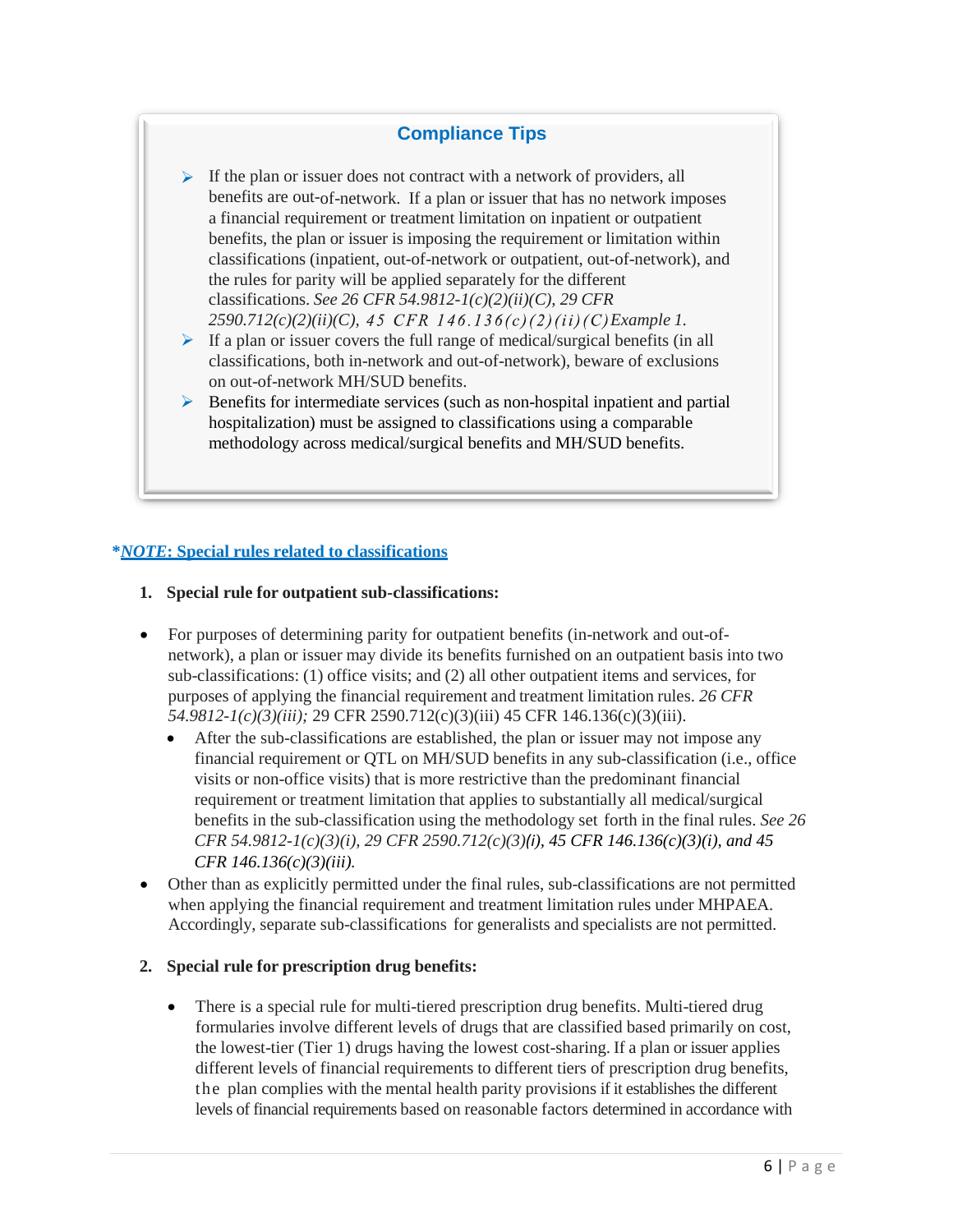the rules for NQTLs and without regard to whether a drug is generally prescribed for medical/surgical or MH/SUD benefits. Reasonable factors include cost, efficacy, generic versus brand name, and mail order versus pharmacy pick-up. *See 26 CFR54.9812- 1(c)(3)(iii), 29 CFR 2590.712(c)(3) (iii),45 CFR 146.136(c)(3)(iii).*

#### **3. Special rule for multiple network tiers:**

• There is a special rule for multiple network tiers. If a plan or issuer provides benefits through multiple tiers of in-network providers (such as in-network preferred and innetwork participating providers), the plan or issuer may divide its benefits furnished on an in-network basis into sub-classifications that reflect network tiers, if the tiering is based on reasonable factors determined in accordance with the rules for NQTLs (such as quality, performance, and market standards) and without regard to whether a provider provides services with respect to medical/surgical benefits or MH/SUD benefits. After the tiers are established, the plan or issuer may not impose any financial requirement or treatment limitation on MH/SUD benefits in any tier that is more restrictive than the predominant financial requirement or treatment limitation that applies to substantially all medical/ surgical benefits in the tier.

*NOTE***:** As explained in the Introduction to this section, nothing in MHPAEA requires a nongrandfathered group health plan or health insurance coverage that provides MH/SUD benefits only to the extent required under PHS Act section 2713 to provide additional MH/SUD benefits in any classification.

# **SECTION C. LIFETIME AND ANNUAL LIMITS**

**Question 4. Does the group health plan or group or individual market health insurance issuer comply with the mental health parity requirements regarding lifetime and annual dollar limits on MH/SUD benefits?**

Comments:

A plan or issuer generally may not impose a lifetime dollar limit or an annual dollar limit on MH/SUD benefits that is lower than the lifetime or annual dollar limit imposed on medical/ surgical benefits. *See 26 CFR 9812-1(b), 29 CFR 2590.712(b), 45 CFR 146.136(b).* (This prohibition applies only to dollar limits on what the plan would pay, and not to dollar limits on what an individual may be charged.) If a plan or issuer does not include an aggregate lifetime or annual dollar limit on any medical/surgical benefits, or it includes one that applies to less than one-third of all medical/surgical benefits, it may not impose an aggregate lifetime or annual dollar limit on MH/SUD benefits. 26 CFR 54.9812-1(b)(2), *29 CFR 2590.712(b)(2), 45 CFR 146.136(b)(2).*

*ILLUSTRATION:* Plan Z limits outpatient substance use disorder treatments to a maximum of \$1,000,000 per calendar year. With the exception of a \$500,000 per year limit on chiropractic services, (which applies to less than one-third of all medical/surgical benefits), the Plan does not impose such annual dollar limits with respect to other outpatient medical/surgical benefits. In this example, the Plan is in violation of MHPAEA since the outpatient substance use disorder dollar limit is not in parity with outpatient medical/surgical dollar limits.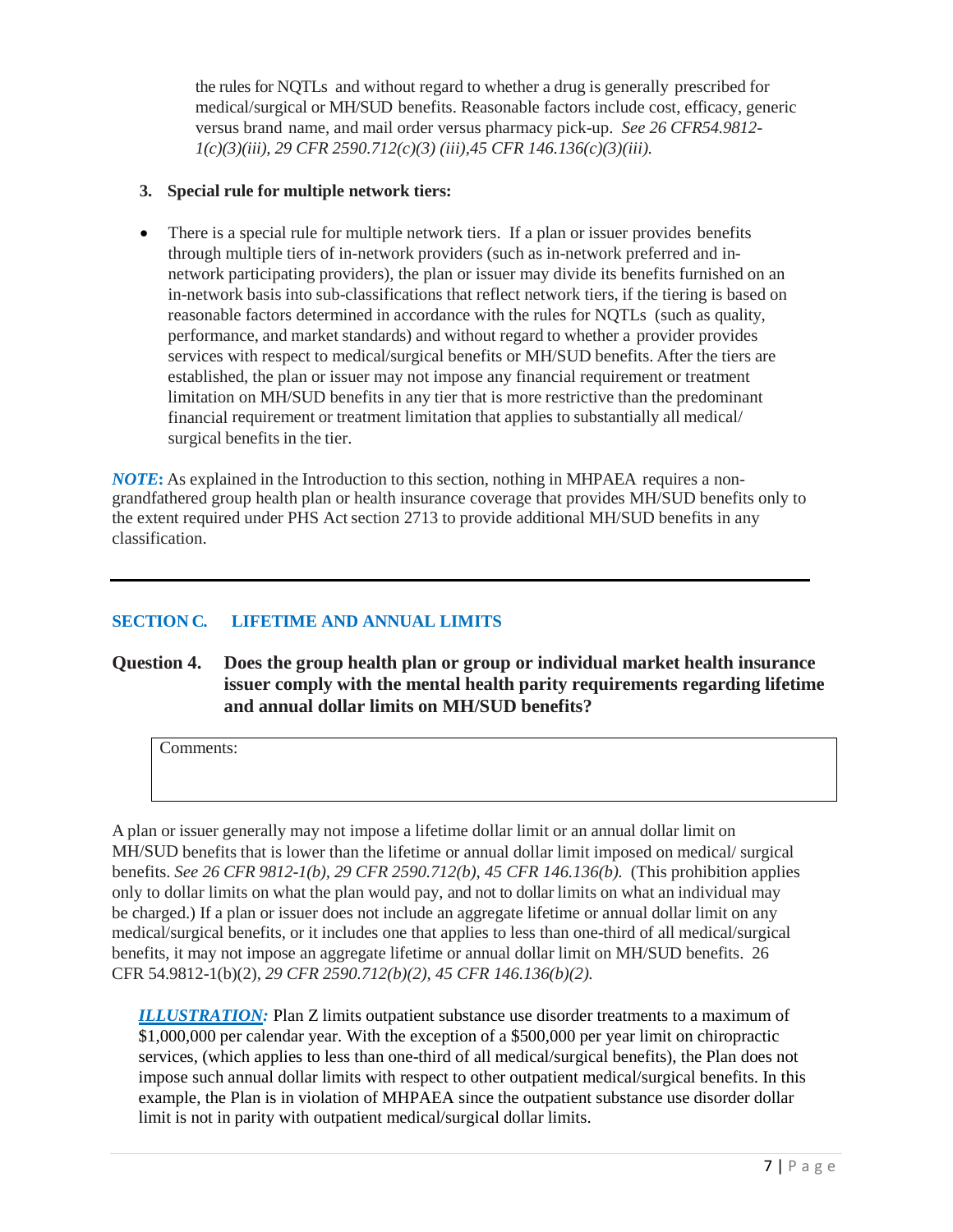# **Compliance Tip**

 $\triangleright$  There is a different rule for cumulative limits other than aggregate lifetime or annual dollar limits discussed later in this checklist at **Question 6.** A plan or issuer may impose annual out-of-pocket dollar limits on participants and beneficiaries if that is done in accordance with the rule regarding cumulative limits.

*NOTE***:** These provisions are affected by section 2711 of the PHS Act, as amended by the Affordable Care Act. Specifically, PHS Act section 2711 generally prohibits lifetime and annual dollar limits on EHB, which includes MH/SUD services. Accordingly, the parity requirements regarding lifetime and annual dollar limits only apply to the provision of MH/SUD benefits that are not EHBs.

Note also that, for plan years beginning in 2018, the annual limitation on an individual's maximum outof-pocket (MOOP) costs in effect under the Affordable Care Act is \$7,350 for self-only coverage and \$14,700 for coverage other than self-only coverage *See 26 CFR 54.9812-1(c)(3)(i)(D), 29 CFR 2590.712(c)(3)(i)(D); 45 CFR 156.130*. The annual limitation on out-of-pocket costs is increased annually by the premium adjustment percentage described under Affordable Care Act section 1302(c)(4), this updated amount is detailed each year in regulations issues by the Department of Health and Human Services.

#### **SECTION D. FINANCIAL REQUIREMENTS AND QUANTITATIVE TREATMENT LIMITATIONS**

## **Question 5. Does the group health plan or group or individual market health insurance issuer comply with the mental health parity requirements regarding financial requirements or QTLs on MH/SUD benefits?**

Comments:

- A plan or issuer may not impose a financial requirement or QTL applicable to MH/SUD benefits in any classification that is more restrictive than the predominant financial requirement or QTL of that type that is applied to substantially all medical/surgical benefits in the same classification. *See 26 CFR 54.9812-1(c)(2), 29 CFR 2590.712(c)(2), 45 CFR 146.136(c)(2).*
	- o Types of financial requirements include deductibles, copayments, coinsurance, and outof-pocket maximums. *See 26 CFR 54.9812-1(c)(1)(ii), 29 CFR 2590.712(c)(1)(ii), 45 CFR 146.136(c)(1)(ii).*
	- o Types of QTLs include annual, episode, and lifetime day and visit limits, for example, number of treatments, visits, or days of coverage. *See 26 CFR 54.9812-1(c)(1)(ii), 29 CFR 2590.712(c)(1)(ii), 45 CFR 146.136(c)(1)(ii).*
- The six classifications and the subclassifications outlined in Section B, above, are the only classifications that may be used when determining the predominant financial requirements or QTLs that apply to substantially all medical/surgical benefits. *See 26 CFR 54.9812-*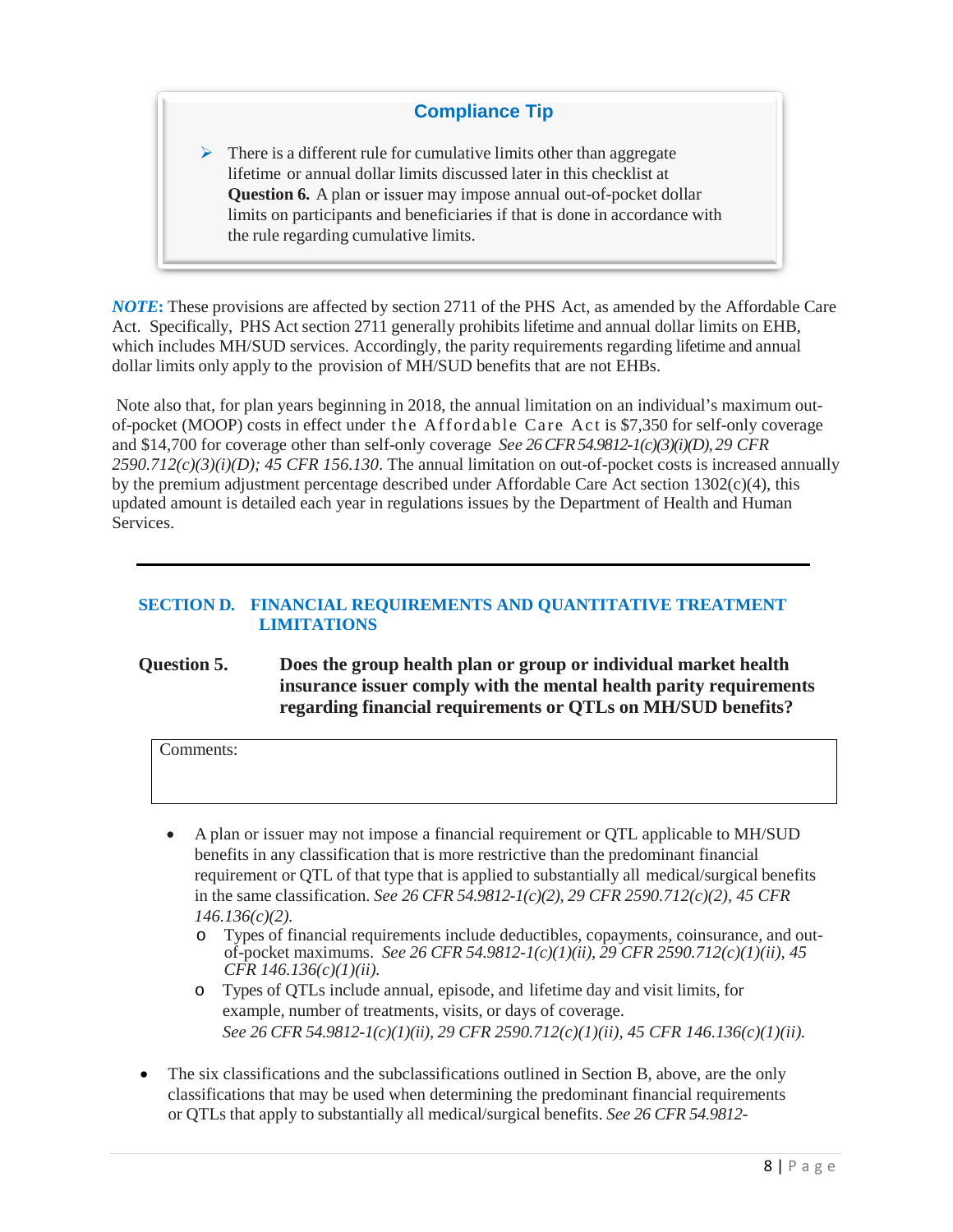*1(c)(2)(ii), 29 CFR 2590.712(c)(2)(ii), 45 CFR 146.136(c)(2)(ii).* A plan or issuer may not use a separate sub-classification under these classifications for generalists and specialists. *See 26 CFR 54.9812-1(c)(3)(iii)(C), 29 CFR 2590.712(c)(3)(iii)(C), 45 CFR 146.136(c)(3)(iii)(C).*



### **Detailed steps for applying this rule:**

- To determine compliance, each type of financial requirement or OTL within a coverage unit must be analyzed separately within each classification. *See 26 CFR 54.9812-1(c)(2)(i), 29 CFR*  $2590.712(c)(2)(i)$ , 45 CFR 146.136(c)(2)(i). Coverage unit refers to the way in which a plan groups individuals for purposes of determining benefits, or premiums or contributions, for example, self-only, family, or employee plus spouse. *See 26 CFR 54.9812-1(c)(1)(iv), 29 CFR 2590.712(c)(1)(iv), 45 CFR 146.136..* If a plan applies different levels of a financial requirement or QTL to different coverage units in a classification of medical/surgical benefits (for example, a \$15 copayment for self-only and a \$20 copayment for family coverage), the predominant level is determined separately for each coverage unit. *See 26 CFR 54.9812- 1(c)(3)(ii), 29 CFR 2590.712(c)(3)(ii), 45 CFR 146.136(c)(3)(ii).*
- **Step One ("substantially all" test):** First determine if a particular type of financial requirement or QTL applies to substantially all medical/surgical benefits in the relevant classification of benefits.
	- $\circ$  Generally, a financial requirement or QTL is considered to apply to substantially all medical/surgicalbenefits if it applies to at least two-thirds of the medical/surgical benefits in the classification.

*See 26 CFR 9812-1(c)(3)(i)(A), 29 CFR 2590.712(c)(3)(i)(A), 45 CFR*   $146.136(c)(3)(i)$ (A). This two-thirds calculation is generally based on the dollar amount of plan payments expected to be paid for the plan year within the classification. *See 26 CFR 54.9812-1(c)(3)(i)(C), 29 CFR 2590.712(c)(3)(i)(C), 45 CFR 146.136(c)(3)(i)(C).* (Any reasonable method can be used for this calculation. *See 26 CFR 54.9812-1(c)(3)(i)(E), 29 CFR 2590.712(c)(3)(i)(E), 45 CFR 146.136(c)(3)(i)(E)*.

• **Step Two ("predominant" test):** If the type of financial requirement or QTL applies to at least two-thirds of medical/surgical benefits in that classification, then determine the predominant level of that type of financial requirement or QTL that applies to the medical/surgical benefits that are subject to that type of financial requirement or QTL in that classification of benefits. (*Note***:** If the type of financial requirement or QTL does not apply to at least two-thirds of medical/surgical benefits in that classification, it cannot apply to MH/SUD benefits in that classification.)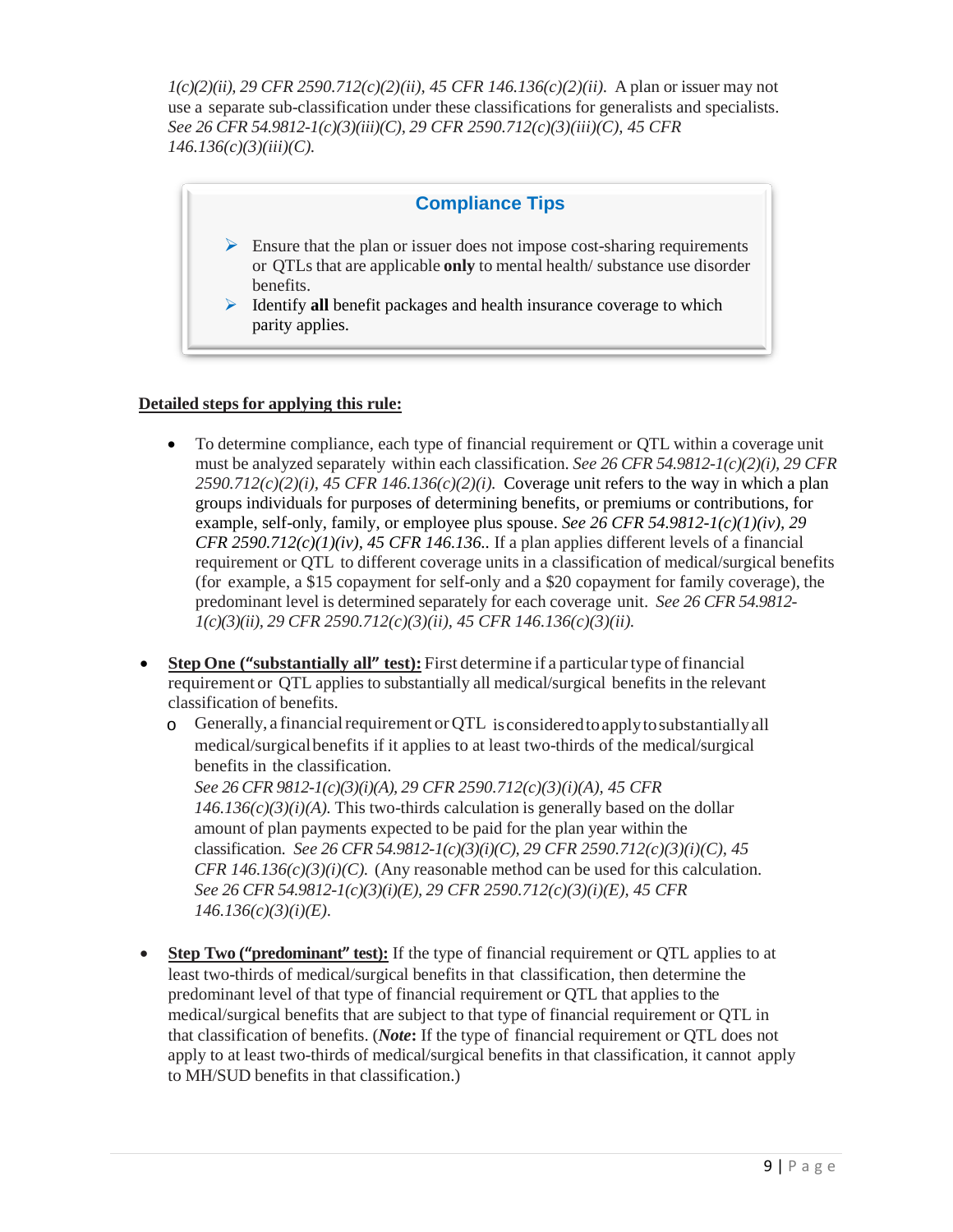o Generally, the level of a financial requirement or QTL that is considered the predominant level of that type is the level that applies to more than one-half of the medical/surgical benefits in that classification subject to the financial requirement or QTL. *See 26 CFR 54.9812-1(c)(3)(i)(B)(1), 29 CFR 2590.712(c)(3)(i)(B)(1), 45 CFR*   $146.136(c)(3)(i)(B)(1)$ . If there is no single level that applies to more than one-half of medical/surgical benefits in the classification subject to the financial requirement or quantitative treatment limitation, the plan can combine levels until the combination of levels applies to more than one-half of medical/surgical benefits subject to the financial requirement or QTL in the classification. In that case, the least restrictive level within the combination is considered the predominant level. *See 26 CFR 54.9812-1(c)(3)(i)(B)(2), 29 CFR 2590.712(c)(3)(i)(B)(2), 45 CFR*   $146.136(c)(3)(i)(B)(2)$ . For a simpler method of compliance, a plan may treat the least restrictive level of financial requirement or treatment limitation applied to medical/surgical benefits as predominant.

# **Compliance Tip: Book of Business**

 $\triangleright$  When performing the "substantially all" and "predominant" tests for financial requirements and QTLs, basing the analysis on an issuer's entire book of business is generally not a reasonable method if a plan or issuer has sufficient claims data for a reasonable projection of future claims costs for the substantially all and predominant analysis. However, there may be insufficient reliable claims data for a group health plan, in which case the analyses will require utilizing reasonable data from outside the group health plan. A plan or issuer must always use appropriate and sufficient data to perform the analysis in compliance with applicable Actuarial Standards of Practice. *See ACA Implementation FAQs Part 34, Q3, available at*  [https://www.dol.gov/sites/default/files/ebsa/about-ebsa/our](https://www.dol.gov/sites/default/files/ebsa/about-ebsa/our-activities/resource-center/faqs/aca-part-34.pdf)[activities/resource-center/faqs/aca-part-34.pdf.](https://www.dol.gov/sites/default/files/ebsa/about-ebsa/our-activities/resource-center/faqs/aca-part-34.pdf)

*ILLUSTRATION:* Plan Z requires copayments for out-patient, in-network MH/SUD benefits. In order to determine if the plan meets the parity requirements:

#### 1. **STEP ONE: Determine if the particular type of financial requirement applies to substantially all (that is, 2/3 of) medical /surgical benefits in the relevant classification**.

Based on its prior claims experience, Plan Z expects \$1 million in medical/surgical benefits to be paid in the outpatient, in-network classification and \$700,000 of those benefits are expected to be subject to copayments. Because the amount of medical/surgical benefits expected to be subject to a copayment, which is \$700,000, is at least 2/3 of the \$1 million total medical/surgical benefits expected to be paid, a copayment can be applied to outpatient, in-network MH/SUD benefits.

#### 2. **STEP TWO: Determine what level of the financial requirement is predominant (that is, the level that applies to more than half the medical/surgical benefits subject to the financial requirement in the relevant classification).**

In the outpatient, in-network classification where \$1 million in medical/surgical benefits is expected to be paid, \$700,000 of those benefits are expected to be subject to copayments. Out of the \$700,000, Plan Z expects that 25% will be subject to a \$15 copayment and 75% will be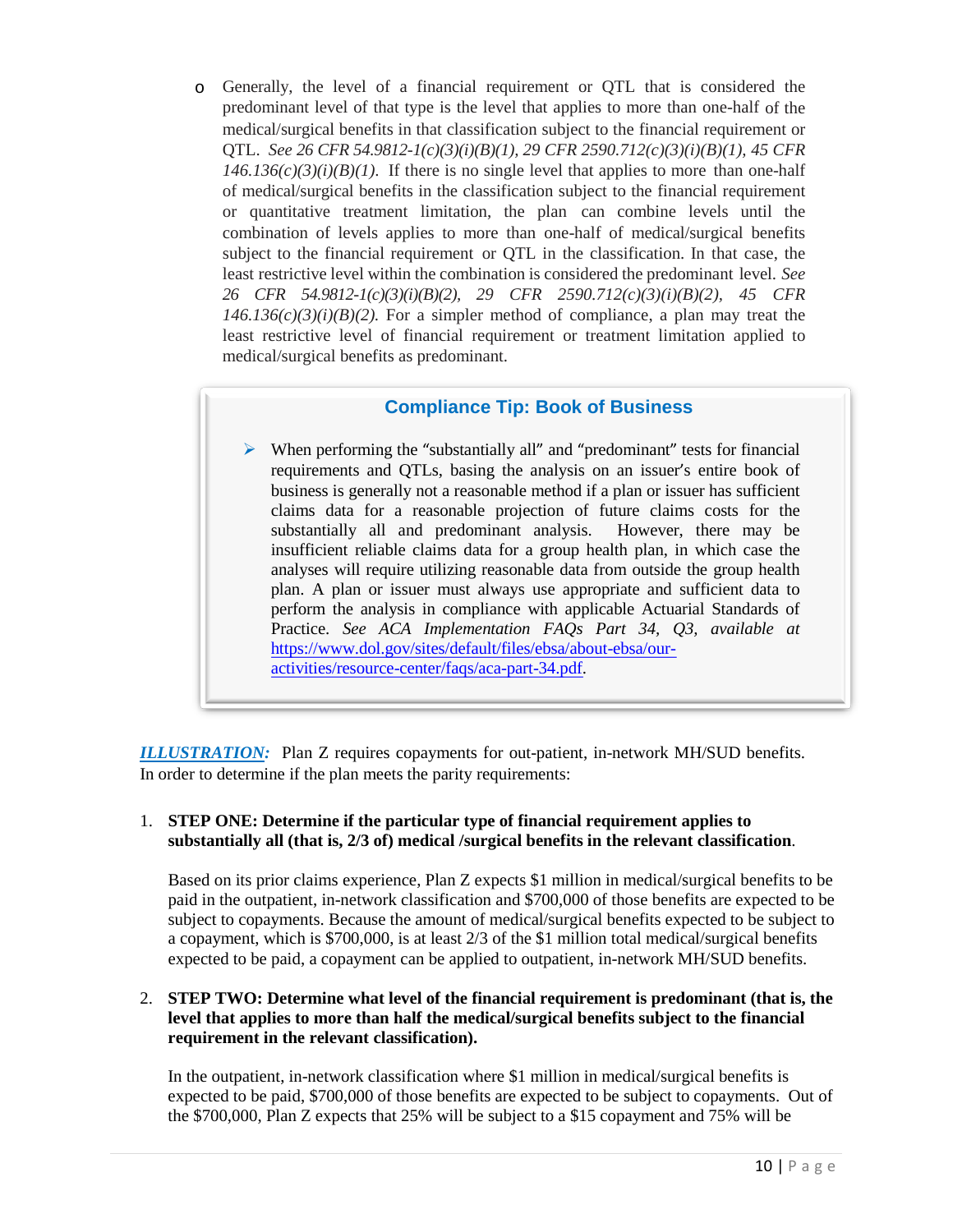subject to a \$30 copayment. Since 75% is more than half, the \$30 copayment is the predominant level.

3. **CONCLUSION:** Plan Z cannot impose a copayment to MH/SUD benefits in this classification that is higher than \$30.



## **SECTION E. CUMULATIVE FINANCIAL REQUIREMENTS AND TREATMENT LIMITATIONS**

## **Question 6. Does the group health plan or group or individual market health insurance issuer comply with the mental health parity requirements regarding cumulative financial requirements or cumulative QTLs for MH/SUD benefits?**

Comments:

- A plan or issuer may not apply any cumulative financial requirement or cumulative QTL for MH/SUD benefits in a classification that accumulates separately from any cumulative financial requirement or QTL established for medical/surgical benefits in the same classification. *See 26 CFR 54.9812-1(c)(3)(v), 29 CFR 2590.712(c)(3)(v), 45 CFR*   $146.136(c)(3)(v)$ . For example, a plan may not impose an annual \$250 deductible on medical/surgical benefits in a classification and a separate \$250 deductible on MH/SUD benefits in the same classification.
- o Cumulative financial requirements are financial requirements that determine whether or to what extent benefits are provided based on accumulated amounts and include deductibles and out-of-pocket maximums (but do not include aggregate lifetime or annual dollar limits because these two terms are excluded from the meaning of financial requirements). *See 26 CFR 54.9812-1(a), 29 CFR 2590.712(a), 45 CFR 146.136(a).*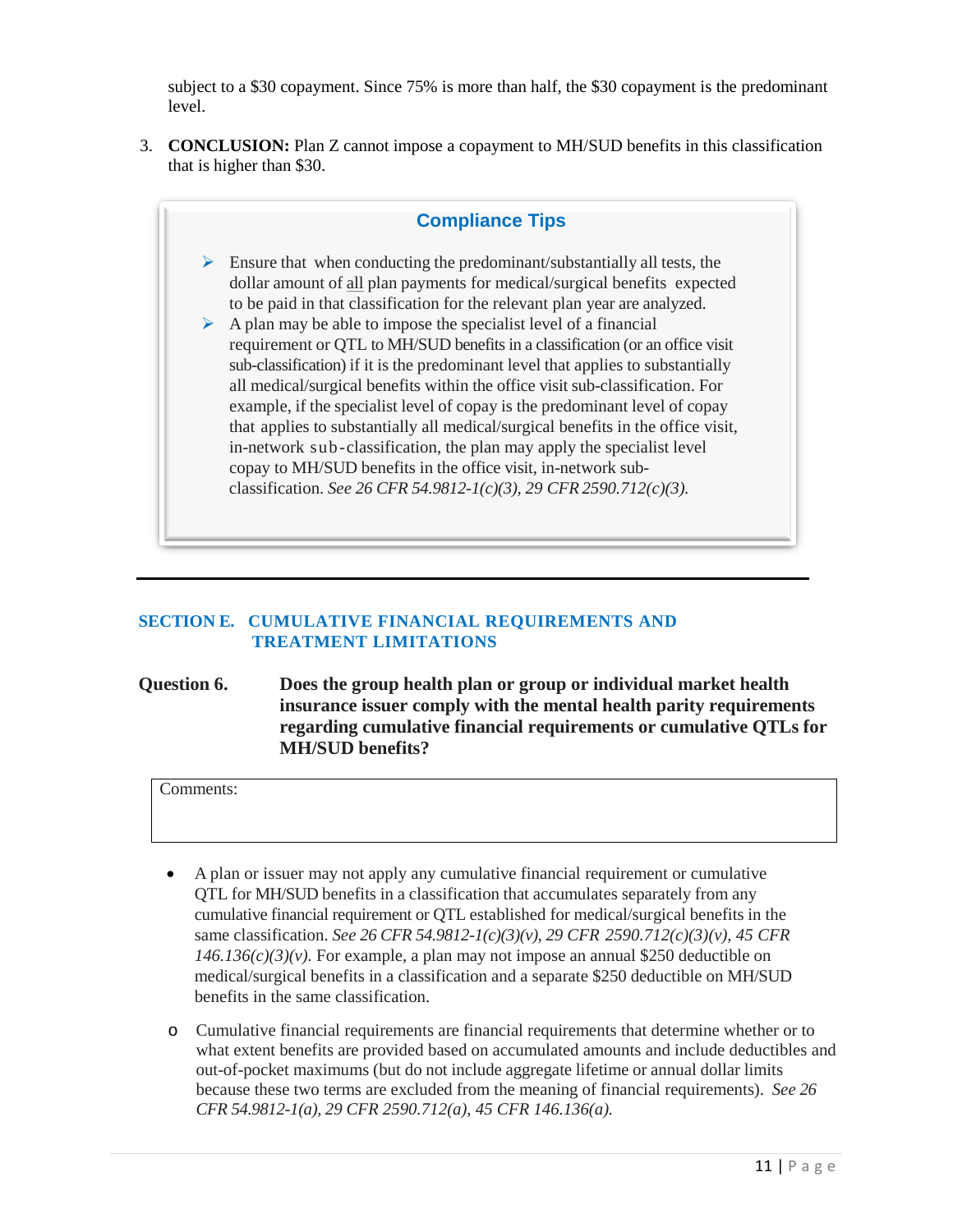o Cumulative QTLs are treatment limitations that determine whether or to what extent benefits are provided based on accumulated amounts, such as annual or lifetime day or visit limits. *See 26 CFR 54.9812-1(a), 29 CFR 2590.712(a), 45 CFR 146.136(a).*

*ILLUSTRATION:* Plan Y offers three benefit options all of which provide medical/surgical as well as MH/SUD benefits. For all three benefit options, the plan provides for in-network treatment limitations of 30 days per year with respect to inpatient mental health services, and in-network treatment limitations of 20 visits per year with respect to outpatient mental health services. No such limitations are imposed on outpatient or inpatient, in-network medical/surgical benefits in any of the three benefit options.

In this example, the plan improperly imposes cumulative treatment limitations on the number of visits for outpatient and inpatient, in-network and out-of-network mental health benefits in all three benefit options.

### **SECTION F. NONQUANTITATIVE TREATMENT LIMITATIONS**

# **Question 7. Does the group health plan or group or individual market health insurance issuer comply with the mental health parity requirements regarding NQTLs on MH/SUD benefits?**

Comments:

An NQTL is generally a limitation on the scope or duration of benefits for treatment. The MHPAEA regulations prohibits a plan or an issuer from imposing NQTLs on MH/SUD benefits in any classification unless, under the terms of the plan or coverage as written and in operation, any processes, strategies, evidentiary standards, or other factors used in applying the NQTL to MH/SUD benefits in a classification are comparable to, and are applied no more stringently than, those used in applying the limitation with respect to medical/surgical benefits in the same classification. *See 26 CFR 54.9812-1*(*c)(4)(i), 29 CFR 2590.712(c)(4)(i), 45 CFR 146.136(c)(4)(i).*

The following is an illustrative, non-exhaustive list of NQTLs:

- o Medical management standards limiting or excluding benefits based on medical necessity or medical appropriateness, or based on whether the treatment is experimental or investigative;
- o Prior authorization or ongoing authorization requirements;
- o Concurrent review standards;
- o Formulary design for prescription drugs;
- o For plans withmultiple network tiers(such as preferred providers and participating providers), network tier design;
- o Standardsfor provider admission to participate in a network, including reimbursement rates;
- o Plan or issuer methodsfor determining usual, customary, andreasonable charges;
- o Refusal to pay for higher-cost therapies until it can be shown that a lower-cost therapy is not effective (also known as "fail-first" policies or " step therapy" protocols);
- o Exclusions of specific treatments for certain conditions;
- o Restrictions on applicable provider billing codes;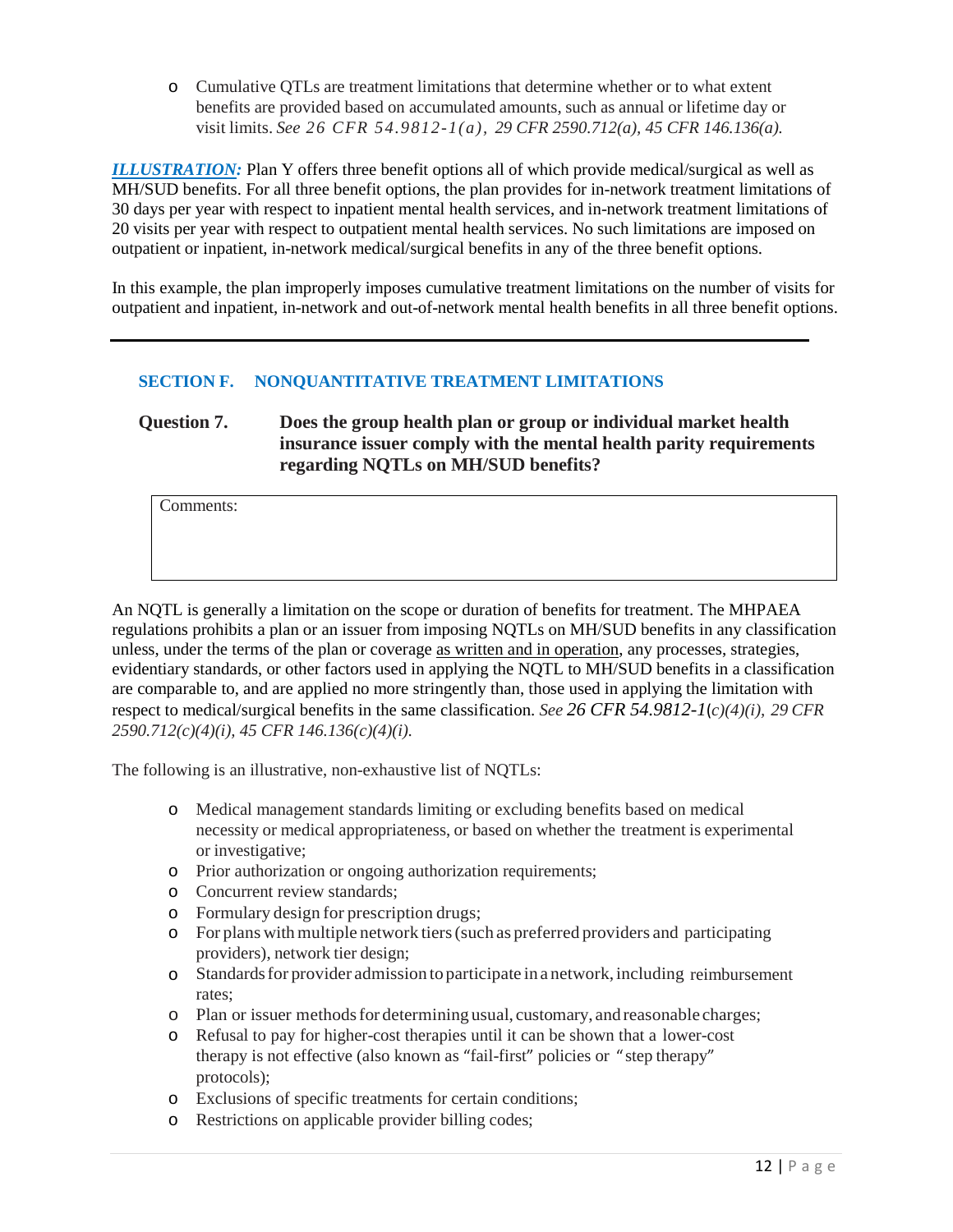- o Standards for providing access to out-of-network providers;
- o Exclusions based on failure to complete a course of treatment; and
- o Restrictions based on geographic location, facility type, provider specialty, and other criteria that limit the scope or duration of benefits for services provided under the plan or coverage.

*See 26 CFR 54.9812-1(c)(4)(ii), 29 CFR 2590.712(c)(4)(ii), 45 CFR 146.136(c)(4)(ii).* For additional examples of plan provisions that may operate as NQTLs see *Warning Signs, available at* [https://www.dol.gov/agencies/ebsa/laws-and-regulations/laws/mental-health-parity/warning](https://www.dol.gov/agencies/ebsa/laws-and-regulations/laws/mental-health-parity/warning-signs-plan-or-policy-nqtls-that-require-additional-analysis-to-determine-mhpaea-compliance.pdf)[signs-plan-or-policy-nqtls-that-require-additional-analysis-to-determine-mhpaea-compliance.pdf.](https://www.dol.gov/agencies/ebsa/laws-and-regulations/laws/mental-health-parity/warning-signs-plan-or-policy-nqtls-that-require-additional-analysis-to-determine-mhpaea-compliance.pdf)

While NQTLs are generally defined as treatment limitations that are not expressed numerically, the application of an NQTL in a numerical way does not modify its nonquantitative character. For example, standards for provider admission to participate in a network are NQTLs because such standards are treatment limitations that typically are not expressed numerically. *See 29 CFR 2590.712 (c)(4)(ii), 45 CFR 146.136(c)(4)(ii).* Nevertheless, these standards sometimes rely on numerical standards, for example, numerical reimbursement rates. In this case, the numerical expression of reimbursement rates does not modify the nonquantitative character of the provider admission standards; accordingly, standards for provider admission, including associated reimbursement rates to which a participating provider must agree, are to be evaluated in accordance with the rules for NQTLs.

A group health plan or issuer may consider a wide array of factors in designing medical management techniques for both MH/SUD benefits and medical/surgical benefits, such as cost of treatment; high cost growth; variability in cost and quality; elasticity of demand; provider discretion in determining diagnosis, or type or length of treatment; clinical efficacy of any proposed treatment or service; licensing and accreditation of providers; and claim types with a high percentage of fraud. Based on application of these or other factors in a comparable fashion, an NQTL, such as prior authorization, may be required for some (but not all) MH/SUD benefits, as well as for some (but not all) medical/ surgical benefits. *See 26 CFR 54.9812-1(c)(4), 29 CFR 2590.712(c)(4), 45 CFR 146.136(c)(4), Example 8.*

#### **In order to determine compliance with MHPAEA, the following analysis should be applied to each NQTL identified under the plan or coverage:**

#### **Step One:**

• Identify the NQTL.

Comments:

Identify in the plan documents all the services (both MH/SUD and medical/surgical) to which the NQTL applies in each classification.

**NOTE**: NQTLs may also be included in other documents, such as internal guidelines or provider contracts.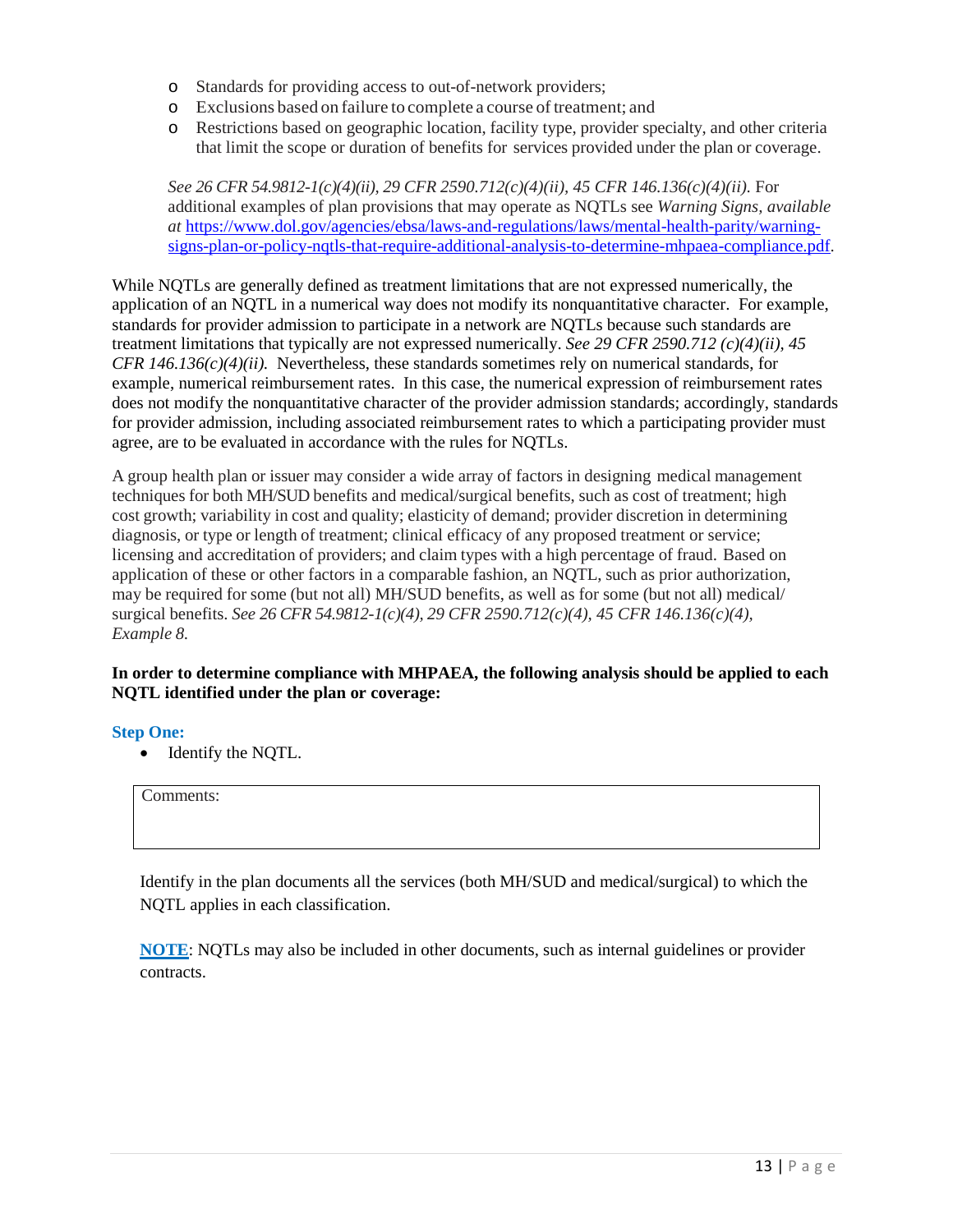# **Compliance Tips**

- $\triangleright$  Ask for information about what medical/surgical benefits are also subject to these requirements or restrictions.
- $\triangleright$  If a benefit includes multiple components (e.g., outpatient and prescription drug classifications), and each component is subject to a different type of NQTL (e.g., prior authorization and limits on treatment dosage or duration), each NQTL must be analyzed separately.
- $\triangleright$  Find out how these requirements are implemented, who makes the decisions and what the decision-maker's qualifications are.

Determine which benefits are treated as medical/surgical and which are treated as MH/SUD, and analyze the NQTLs under each benefit classification. Plans and issuers should clearly define which benefits are treated as medical/surgical and which benefits are treated as MH/SUD under the plan. Benefits (such as inpatient treatment at a skilled nursing facility or other non-hospital facility and partial hospitalization) must be assigned to classifications using a comparable methodology across medical/surgical benefits and MH/SUD benefits.

# **Compliance Tip**

 $\triangleright$  Any separate NQTL that applies to only the MH/SUD benefits within any particular classification does not comply with MHPAEA.

### **Step Two:**

Identify the factors considered in the design of the NQTL.

Comments:

*Examples of factors include but are not limited to*:

- o Excessive utilization;
- o Recent medical cost escalation;
- o Provider discretion in determining diagnosis;
- o Lack of clinical efficiency of treatment or service;
- o High variability in cost per episode of care;
- o High levels of variation in length of stay;
- o Lack of adherence to quality standards;
- o Claim types with high percentage of fraud;
- o Current and projected demand for services.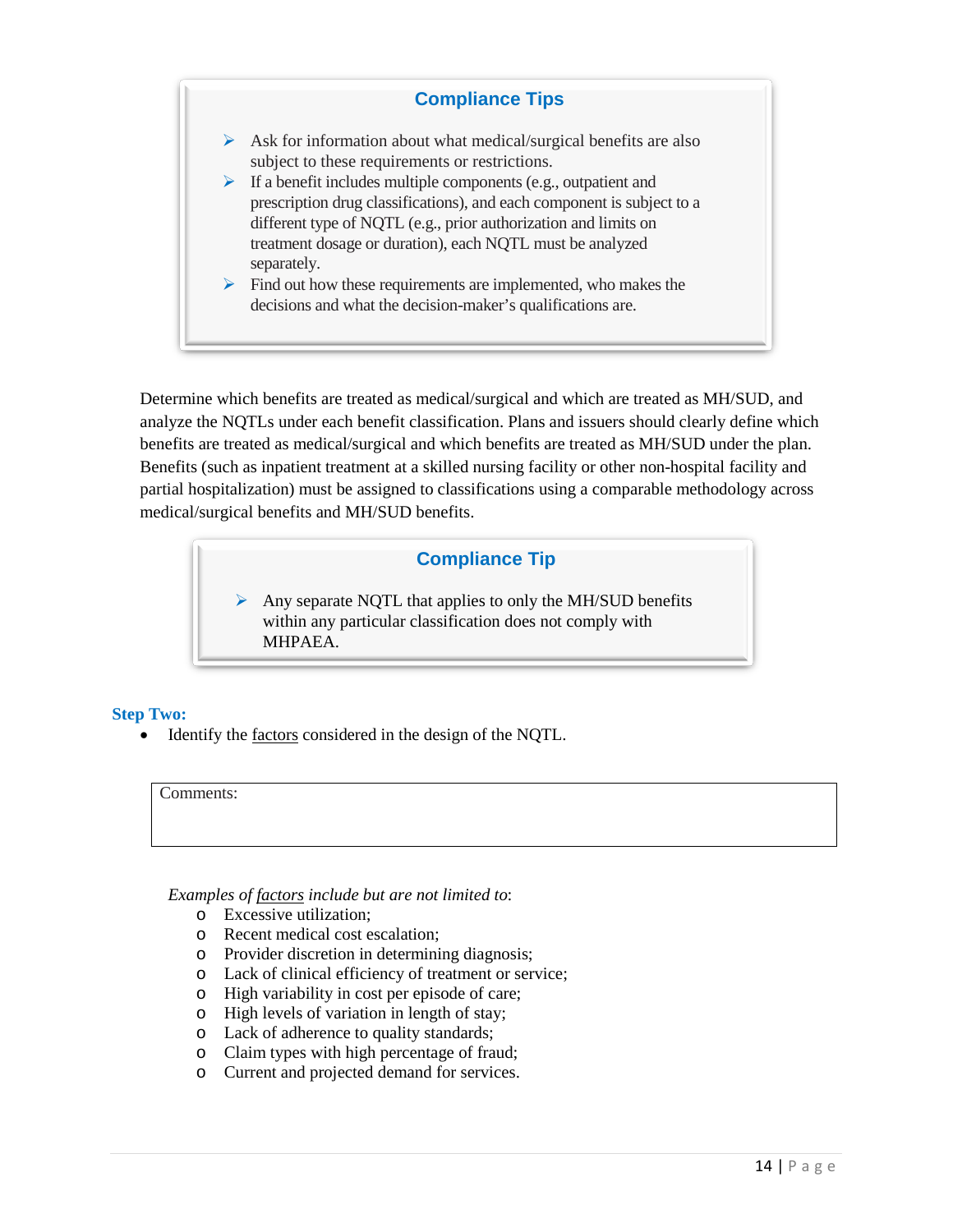## **Compliance Tips**

 $\triangleright$  If only certain benefits are subject to an NQTL, such as meeting a fail-first protocol or requiring preauthorization, plans and issuers should have information available to substantiate how the applicable factors were used to apply the specific NQTL to medical/surgical and MH/SUD benefits.

 $\triangleright$  Determine whether any factors were given more weight than others and the reason(s) for doing so.

#### **Step Three:**

• Identify the sources (including any processes, strategies, evidentiary standards) used to define the factors identified above to design the NQTL.

#### Comments:

*Examples of sources of factors include, but are not limited to:*

- o Internal claims analysis;
- o Medical expert reviews;
- o State and Federal requirements;
- o National accreditation standards;
- o Internal market and competitive analysis;
- o Medicare physician fee schedules;<br>
o Evidentiary standards, including an
- Evidentiary standards, including any published standards as well as internal plan or issuer standards, relied upon to define the factors triggering the application of an NQTL to benefits.

If these factors are utilized, they must be applied comparably to MH/SUD and medical/surgical benefits.

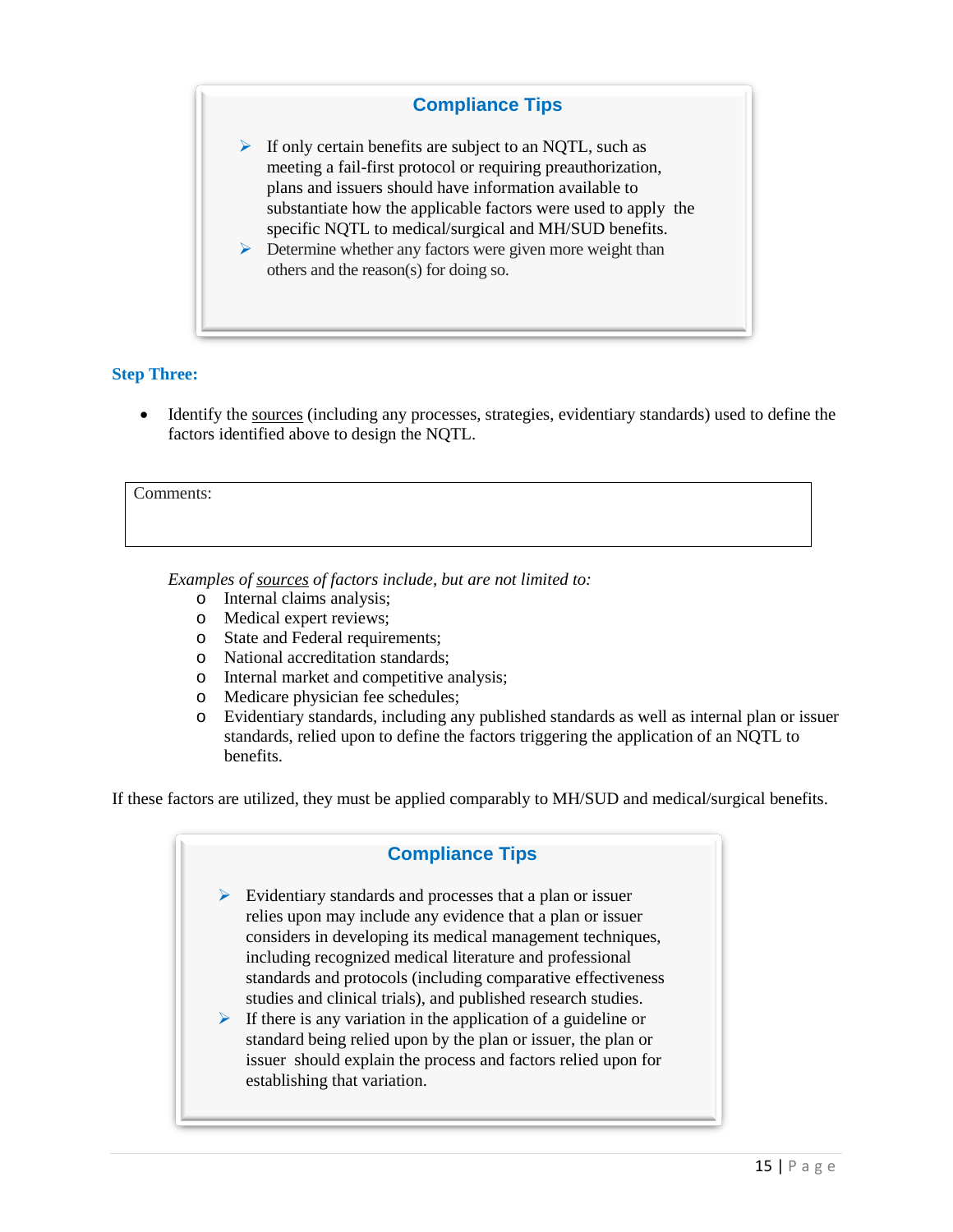**NOTE**: When identifying the sources of the factors considered in designing the NQTL, also identify any threshold at which each factor will implicate the NQTL. For example, if high cost is identified as a factor used in designing a prior authorization requirement, the threshold dollar amount at which prior authorization will be required for any service, should also be identified.

#### *Examples of how factors identified based on evidentiary standards may be defined to set applicable thresholds for NQTLs include, but are not limited to:*

- o Excessive utilization as a factor to design the NQTL when utilization is two standard deviations above average utilization per episode of care.
- o Recent medical cost escalation may be considered as a factor based on internal claims data showing that medical cost for certain services increased 10 percent or more per year for two years.
- o Lack of adherence to quality standards may be considered as a factor when deviation from generally accepted national quality standards for a specific disease category occurs more than 30 percent of the time based on clinical chart reviews.
- o High level of variation in length of stay may be considered as a factor when claims data shows that 25 percent of patients stayed longer than the median length of stay for acute hospital episodes of care.
- o High variability in cost per episode may be considered as a factor when episodes of outpatient care are two standard deviations higher in total cost than the average cost per episode 20 percent of the time in a 12-month period.
- o Lack of clinical efficiency may be considered as a factor when more than 50 percent of outpatient episodes of care for specific diseases are not based on evidence-based interventions (as defined by nationally accepted best practices) in a 12-month sample of claims data.

### **Step Four:**

Is the processes, strategies, and evidentiary standards used in applying the NQTL comparable and no more stringently applied to MH/SUD and medical/surgical benefits, both as written and in operation?

Comments:

Plans and issuers should demonstrate any methods, analyses, or other evidence used to determine that any factor used, evidentiary standard relied upon, and process employed in developing and applying the NQTL for MH/SUD services and medical/surgical services are comparable.

# **Compliance Tips**

- $\triangleright$  If utilization review (UR) is conducted by different entities or individuals for medical/surgical and MH/SUD benefits provided under the plan or coverage, ensure that there are measures in place to ensure comparable application of UR policies.
- $\triangleright$  Determine what consequences or penalties apply to the benefits when the NQTL requirement is not met.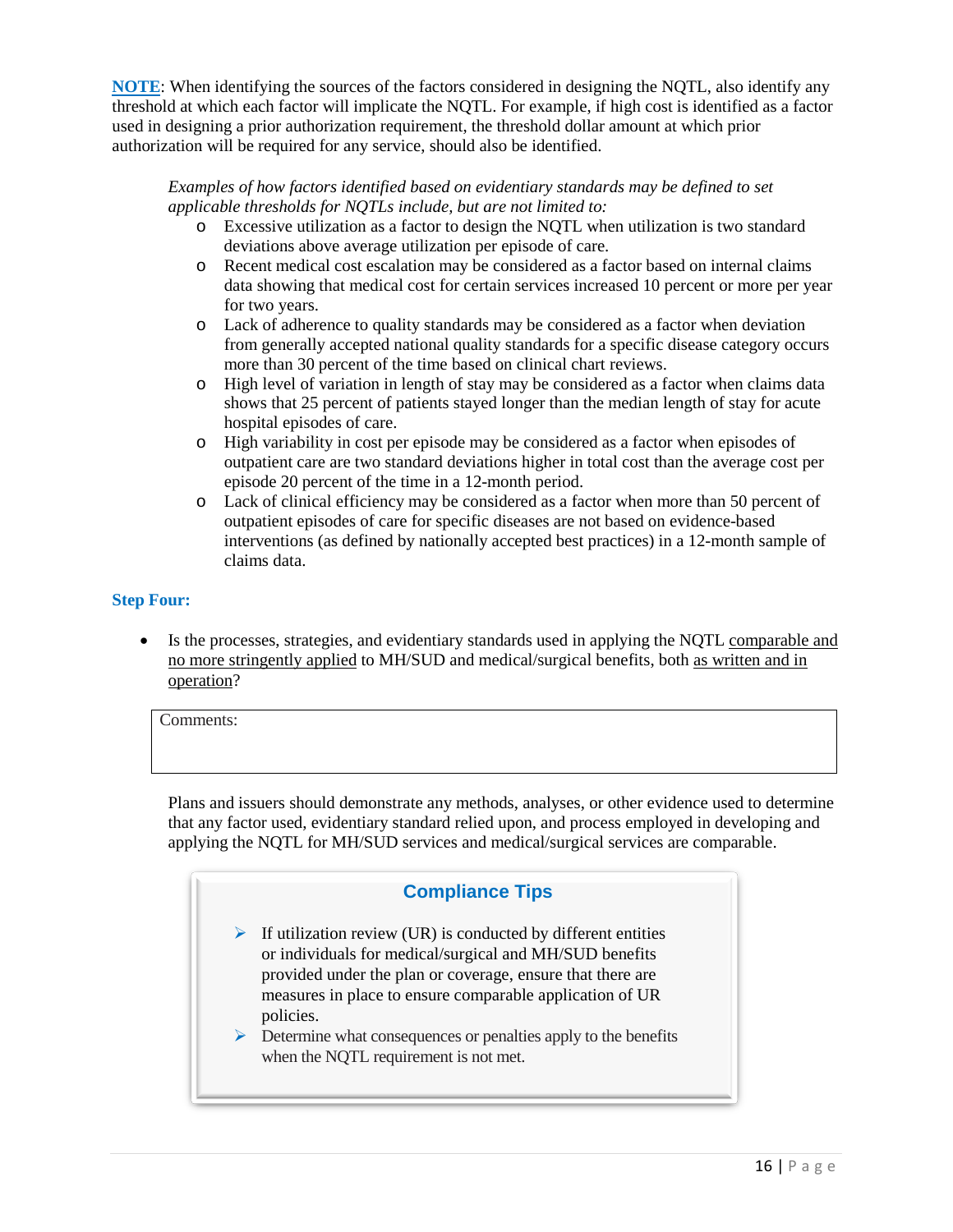*Examples of methods/analyses substantiating that factors, evidentiary standards and processes are comparable:*

- o Internal claims database analysis demonstrates that the applicable factors (such as excessive utilization or recent increased costs) were implicated for all MH/SUD and medical/surgical benefits subject to the NQTL.
- o Review of published literature on rapidly increasing cost for services for MH/SUD and medical/surgical conditions and a determination that a key factor(s) was present with similar frequency with respect to specific MH/SUD and medical/surgical benefits subject to the NQTL.
- o A consistent methodology for analyzing which MH/SUD and medical/surgical benefits had "high cost variability" and were therefore subject to the NQTL.
- o Analysis that the methodology for setting usual and customary provider rates for both MH/SUD and medical/surgical benefits were the same, both as developed and applied.

### **Compliance Tips**

- Look for compliance as written **AND IN OPERATION**.
- $\triangleright$  Determine whether there are exception processes available and when they may be applied.
- $\triangleright$  Determine how much discretion is allowed in applying the NQTL and whether such discretion is afforded comparably for processing MH/SUD benefit claims and medical/surgical benefits claims.
- $\triangleright$  Determine who makes denial determinations and if the decision-makers have comparable expertise with respect to MH/SUD and medical/surgical benefits.
- **Determine average denial rates and appeal overturn rates for** concurrent review and assess the parity between these rates for MH/SUD benefits and medical/surgical benefits.
- $\triangleright$  Document your analysis, as a best practice.

**NOTE:** While outcomes are NOT determinative of compliance, rates of denials may be reviewed as a warning sign, or indicator of a potential operational parity noncompliance. For example, if a plan has a 34% denial rate on concurrent reviews of psychiatric hospital stays in a 12 month period and a 5% denial rate on concurrent review for medical hospital stays in that same 12 month period, the concurrent review process for both psychiatric and medical hospital stays should be carefully examined to ensure that the concurrent review standard is not being applied more stringently to MH/SUD benefits than to medical/surgical benefits in operation.

#### **ILLUSTRATIONS**

Set forth below are additional illustrations of how differences in a plan's or coverage's NQTLs may be permissible. Whether an NQTL complies with the Departments'regulations is based on the facts and circumstances involved:

• Plan X covers neuropsychological testing but excludes such testing for certain conditions. In such situations, look to see whether the exclusion is based on evidence addressing, for example, clinical efficacy of such testing for different conditions and the degree to which such testing is used for educational purposes with regard to different conditions. Does the plan rely on criteria and evidence from comparable sources with respect to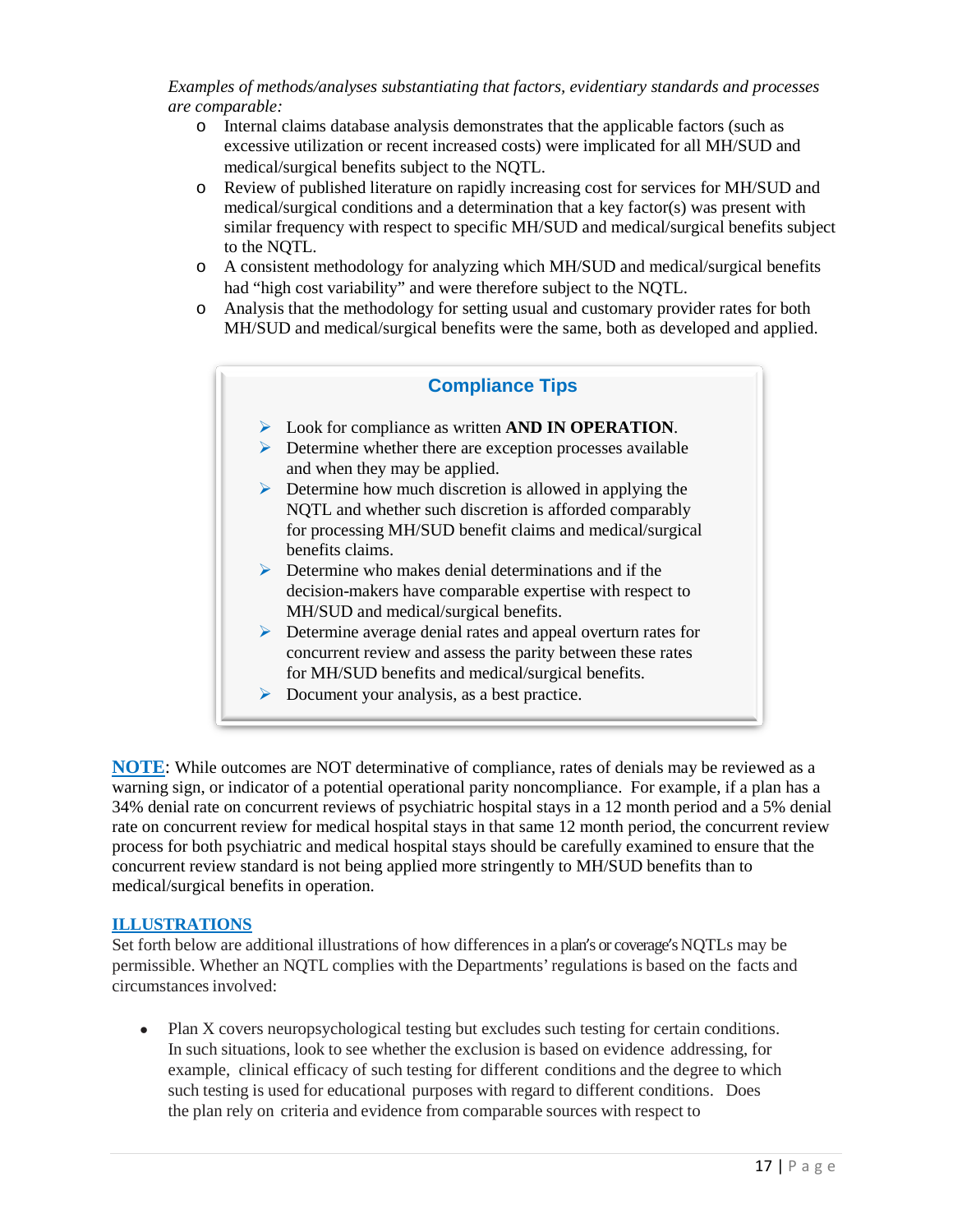medical/surgical and mental health conditions? Does the plan have documentation indicating the criteria used and evidence supporting the plan's determination of the diagnoses for which the plan will cover this service and the rationale for excluding certain diagnoses? The result may be that the plan permissibly covers neuropsychological testing for some medical/surgical or mental health conditions, but not for all.

**Conclusion**: This outcome may be permissible to the extent the plan has based the exclusion of this testing for certain conditions on clinical efficacy and/or other factors if the factors are designed and applied in a comparable manner with respect to, the conditions for which testing is covered and those for which it is excluded.

# **Compliance Tip**

- **Do not focus on results.** Look at the **underlying processes and strategies** used in applying NQTLs. Are there arbitrary or discriminatory differences in how the plan or issuer is applying those processes and strategies to medical/surgical benefits versus MH/SUD benefits?
- Plan Y uses diagnosis related group (DRG) codes in their standard utilization review process to actively manage hospitalization utilization. For all non-DRG hospitalizations (whether due to an underlying medical/surgical condition or a MH/SUD condition), the plan requires precertification for hospital admission and incremental concurrent review. The precertification and concurrent review processes review unique clinical presentation, condition severity, expected course of recovery, quality and efficiency. The evidentiary standards and other factors used in the development of the concurrent review process are comparable across medical/surgical benefits and MH/SUD benefits, and are well documented. These evidentiary standards and other factors are available to participants and beneficiaries free of charge upon request.

**Conclusion**: In this example, it appears that, under the terms of the plan as written and in practice, the processes, strategies, evidentiary standards, and other factors considered by the plan in implementing its precertification and concurrent review of hospitalizations are comparable and applied no more stringently with respect to MH/SUD benefits than those applied with respect to medical/surgical benefits.

• Plan Z classifies care in skilled nursing facilities or rehabilitation hospitals for medical/surgical conditions as inpatient benefits and likewise treats any covered care in residential treatment facilities for MH/SUD as an inpatient benefit. In addition, the plan treats home health care as an outpatient benefit and treats intensive outpatient and partial hospitalization for MH/SUD services as outpatient benefits.

**Conclusion**: In this example, the plan assigns covered intermediate mental health and substance use disorder benefits to the six classifications in the same way that it assigns comparable intermediate medical/surgical benefits to the classifications.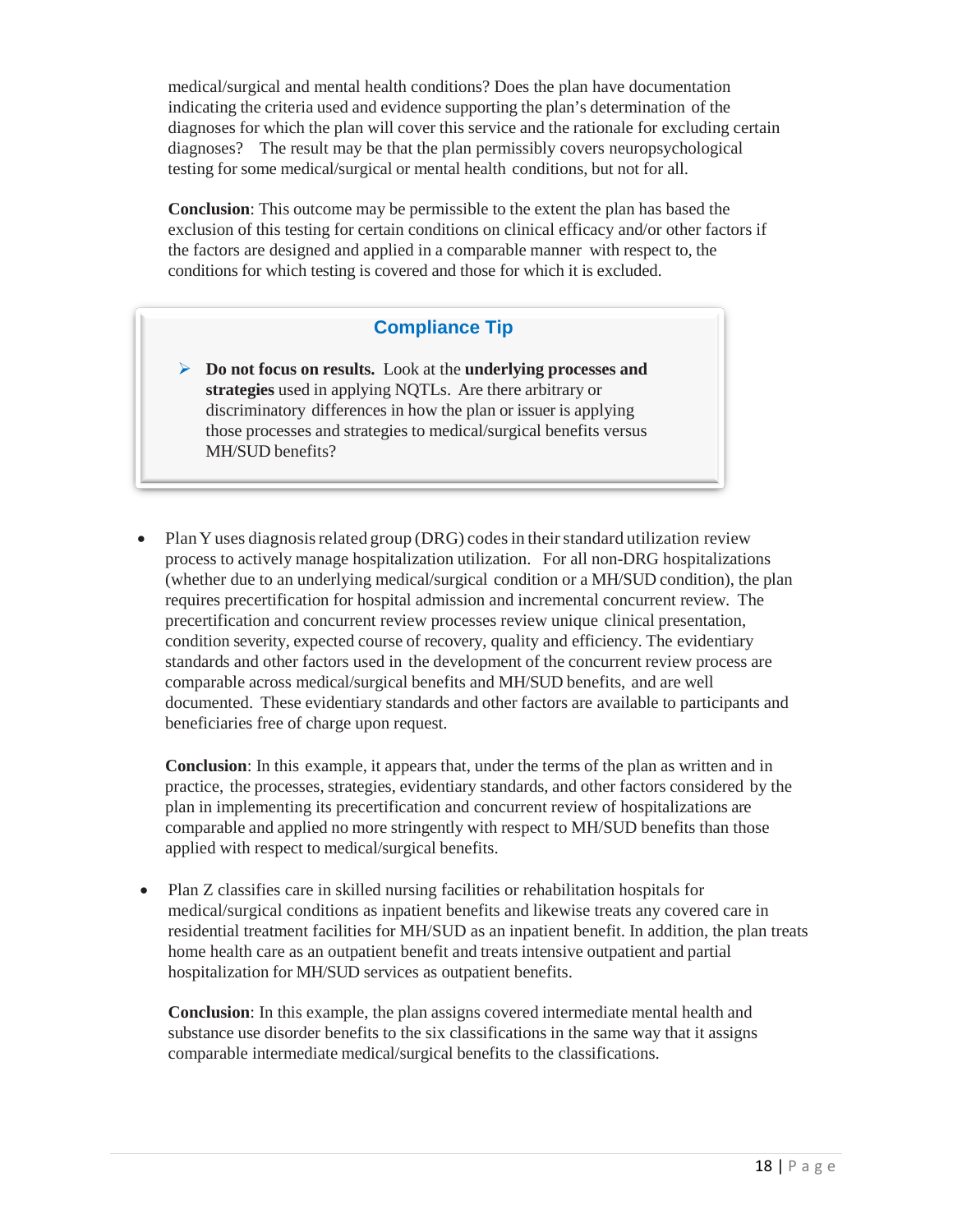Master's degree training and state licensing requirements often vary among provider types. Plan Z consistently applies its standard that any provider must meet the most stringent licensing requirement standard in the applicable State related to supervised clinical experience requirements in order to participate in the network. Therefore, Plan Z requires master's-level therapists to have post-degree, supervised clinical experience in order to join its provider network. There is no parallel requirement for master's-level general medical providers because their licensing requires supervised clinical experience. In addition, the plan does not require post-degree, supervised clinical experience for psychiatrists or PhD level psychologists since their licensing already requires supervised training.

**Conclusion**: The requirement that master's-level therapists must have supervised clinical experience to join the network is permissible, as the plan consistently applies the same standard to all providers even though it may have a disparate impact on certain mental health providers whose State licensing does not require this experience.

• A patient with chronic depression has not responded to five different anti-depressant medications and therefore, was referred for outpatient treatment with repetitive transcranial magnetic stimulation (rTMS). This specific treatment has been approved by the FDA and has been the subject of more than six randomized controlled trials published in peer reviewed journals. The plan denies the treatment as experimental. The plan states that it used the same criteria to deny the rTMS as it does to approve or deny any MH/SUD or medical/surgical benefits under the plan. The plan identifies its standard for both medical/surgical benefits and MH/SUD benefits as requiring that at least two randomized controlled trials showing efficacy of a treatment be published in peer reviewed journals for any new treatment for either medical or behavioral conditions to be covered by the plan. However, the plan indicates that while more than two randomized controlled trials regarding rTMS have been published in peer reviewed journals, a committee of medical experts involved in plan utilization management reviews reviewed the journals and determined that only one of the articles provided sufficient evidence of efficacy. The plan did not identify what specific standards were used to assess whether a peer review had adequately evidenced efficacy and what the qualifications of the plan's experts are. Lastly, the plan does not impose this additional level of scrutiny with respect to reviewing medical/surgical treatments beyond the initial requirement that the treatment has been the subject of the requisite number and type of trials.

**Conclusion**: The plan's exclusion fails to comply with MHPAEA's NQTL requirements because, in practice, the plan applies an additional level of scrutiny with respect to MH/SUD benefits and therefore the NQTL more stringently to mental health benefits than to medical/surgical benefits without additional justification.

Examples of MHPAEA enforcement actions that EBSA has undertaken may be found in the MHPAEA Enforcement Fact Sheets, available at [https://www.dol.gov/sites/default/files/ebsa/about-ebsa/our](https://www.dol.gov/sites/default/files/ebsa/about-ebsa/our-activities/resource-center/fact-sheets/mhpaea-enforcement-2016.pdf)[activities/resource-center/fact-sheets/mhpaea-enforcement-2016.pdf](https://www.dol.gov/sites/default/files/ebsa/about-ebsa/our-activities/resource-center/fact-sheets/mhpaea-enforcement-2016.pdf) and [https://www.dol.gov/sites/default/files/ebsa/about-ebsa/our-activities/resource-center/fact](https://www.dol.gov/sites/default/files/ebsa/about-ebsa/our-activities/resource-center/fact-sheets/fsmhpaeaenforcement.pdf)[sheets/fsmhpaeaenforcement.pdf.](https://www.dol.gov/sites/default/files/ebsa/about-ebsa/our-activities/resource-center/fact-sheets/fsmhpaeaenforcement.pdf) Examples of MHPAEA enforcement actions that HHS has taken may be found in the Department of Health and Human Services' MHPAEA Report at [https://www.cms.gov/CCIIO/Resources/Forms-Reports-and-Other-Resources/Downloads/HHS-2008-](https://www.cms.gov/CCIIO/Resources/Forms-Reports-and-Other-Resources/Downloads/HHS-2008-MHPAEA-Enforcement-Period.pdf) [MHPAEA-Enforcement-Period.pdf](https://www.cms.gov/CCIIO/Resources/Forms-Reports-and-Other-Resources/Downloads/HHS-2008-MHPAEA-Enforcement-Period.pdf)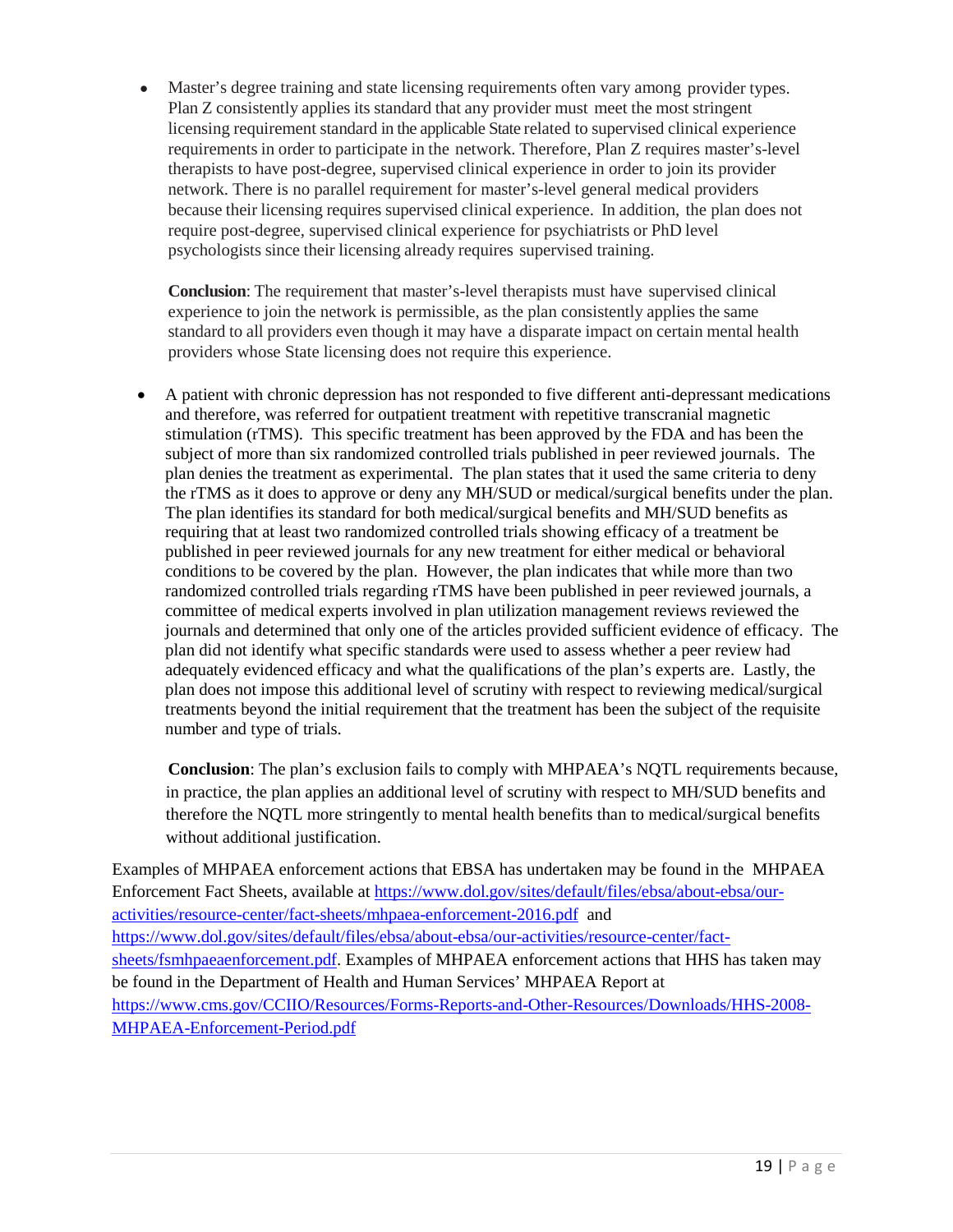# **Group health plans and group and individual market health insurance issuers should be prepared to provide**:

- A list of the NQTLs that apply to MH/SUD and/or medical/surgical benefits offered under the plan or coverage.
- Records documenting NQTL processes and how the NQTLs are being applied to both medical/surgical as well as MH/SUD benefits to ensure they can demonstrate compliance with the law. Such records may also be helpful to plans and issuers in responding to inquiries from participants, beneficiaries, enrollees, and dependents regarding benefits under the plan or coverage. ( *See a more detailed discussion of disclosure requirements in the following section.)*
- All appropriate documentation including any guidelines or other standards that the plan or issuer relied upon as the basis for its compliance with the requirement that any NQTL applicable to MH/SUD benefits was comparable to and applied no more stringently than the NQTL as applied to medical/surgical benefits. This should include details as to how the standards were applied, and any internal testing, review or analysis done by the plan or issuer to support the rationale that the NQTL is being applied comparably and no more stringently to MH/SUD benefits and medical/surgical benefits. If the standards that are applied to MH/SUD are more stringent than those in nationally recognized medical guidelines, but the standards that are applied to medical/surgical benefits are not, an explanation of the reason for the application of the more stringent standard for MH/SUD benefits.
- For the period of coverage under review, plans and issuers should be prepared to provide a record of all claims (MH/SUD and medical/surgical) submitted and the number of those denied within each classification of benefits.

# **SECTION G. DISCLOSURE REQUIREMENTS**

**Question 8. Does the group health plan or group or individual health insurance issuer comply with the MHPAEA disclosure requirements?** 

Comments:

• The plan administrator (or the health insurance issuer) must make **available the criteria for medical necessity determinations** made under a group health plan or group or individual health insurance coverage with respect to MH/SUD benefits to any current or potential participant, beneficiary, enrollee, or contracting provider **upon request**. *See 29 CFR 2590.712(d)(1), ,45 CFR 146.136 (d)(1).* 

The plan administrator (or health insurance issuer) must make available **the reason for any denial** under a group health plan or group or individual health insurance coverage of reimbursement or payment for services with respect to MH/SUD benefits to any participant, beneficiary, enrollee, , and may do so in a form and manner consistent with the rules in 29 CFR 2560.503-1 (the DOL claims procedure rule) and 29 CFR 2590.715-2719 (internal claims and appeals and external review processes).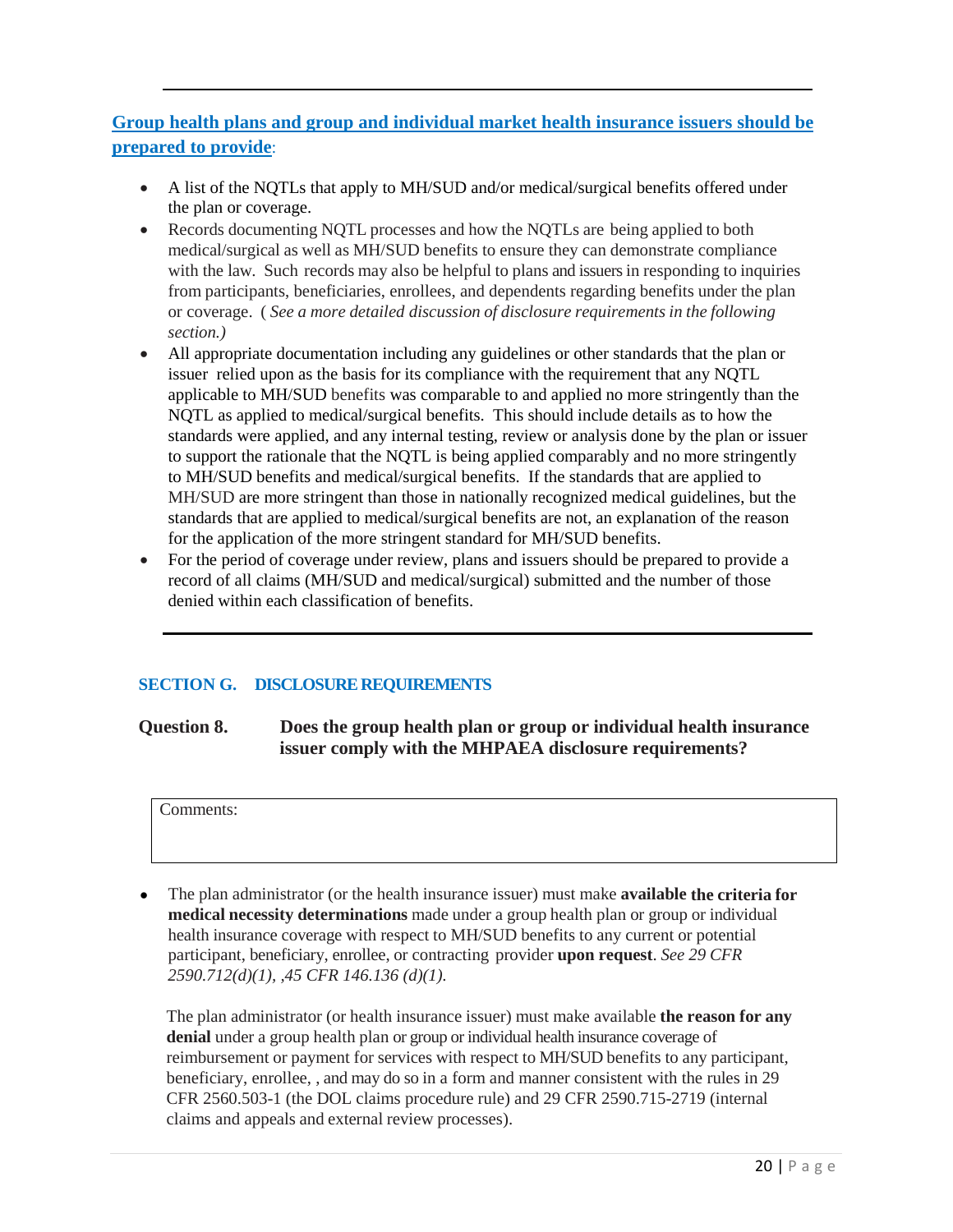- Pursuant to the internal claims and appeals and external review rules under the Affordable Care Act applicable to all non-grandfathered group health plans and to all nongrandfathered group and individual health insurance coverage, claims related to medical judgment (including mental health/substance use disorder) are eligible for external review. The **internal claims and appeals** rules include the right of claimants (or their authorized representative) to be provided **upon request and free of charge, reasonable access to and copies of all documents, records, and other information relevant to the claimant's claim for benefits**. This includes documents with information about the **processes, strategies, evidentiary standards, and other factors used to apply an NQTL** with respect to medical/surgical benefits and MH/SUD benefits under the plan. *See 26 CFR 54.9812-1(d)(3), 29 CFR 2560.5301- 2590.712(d)(3), 45 CFR 146.136(d)(3 147.136(b).).*
- With respect to group health plans that are subject to ERISA, if coverage is denied based on medical necessity, **medical necessity criteria** for the MH/SUD benefits at issue and for medical/surgical benefits in the same classification must be provided **within 30 days of the request** to the participant, beneficiary, or provider or other individual if acting as an authorized representative of the beneficiary or participant. *See 29 CFR 2520.104b-1; 29 CFR 2590.712(d)(1).*
- If a plan or a plan administrator or health insurance issuer fails to provide these documents, a court may hold it liable for up to \$110 a day from the date of failure to provide these documents.



### **Make Showing Compliance Simple**

### **Documents or Plan Instruments Participants and Beneficiaries or DOL may request:**

Under ERISA section 104(b), participants and beneficiaries may request documents and plan instruments regarding whether the plan is providing benefits in accordance with MHPAEA and copies must be furnished within 30 days of request. This may include documentation that illustrates how the health plan has determined that any financial requirement, QTL, or NQTL is in compliance with MHPAEA. For example, participants and beneficiaries may ask for:

• An analysis showing that the plan meets the predominant/substantially all tests. The plan may need to provide information regarding the amount of medical/surgical claims subject to a certain type of QTL, such as a co-payment, in the prior year in a classification or its basis for calculating claims expected to be subject to a certain type of QTL in the current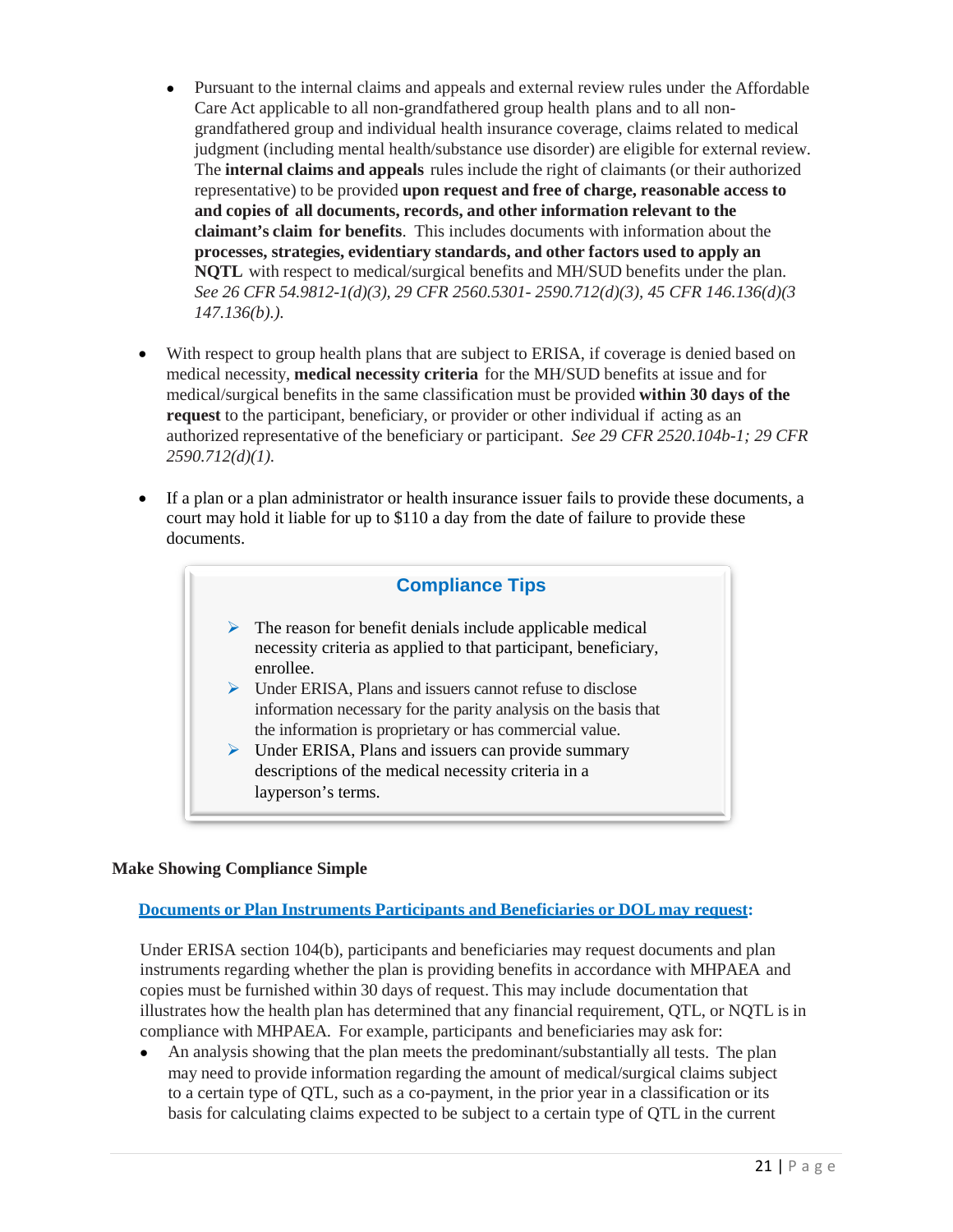plan year in a classification, for purposes of determining the plan's compliance with the predominant/substantially all tests.

- A description of an applicable requirement or limitation, such as preauthorization or concurrent review, that the plan applies for MH/SUD benefits and medical/surgical benefits within the relevant classification (in- or out-of-network, in- or outpatient). These might include references to specific plan documents, for example provisions as stated on specified pages of the Summary Plan Description (SPD), or other underlying guidelines or criteria not included in the SPD that the Plan has consulted or relied upon;
- Information regarding factors, such as cost or recommended standards of care, that are relied upon by a plan for determining which medical/surgical or MH/SUD benefits are subject to a specific requirement or limitation. These might include references to specific related factors or guidelines, such as applicable utilization review criteria;
- A description of the applicable requirement or limitation that the plan believes has been used in any given MH/SUD service adverse benefit determination (ABD) within the relevant classification;
- Medical necessity guidelines relied upon for in and out-of-network medical/surgical and MH/SUDbenefits.

# **Compliance Tips**  $\triangleright$  Find out how the plan administrator handles general information requests about coverage limitations as well as specific information or disclosure requests with respect to denied benefit claims.  $\triangleright$  Pull a sample of appeals files and examine what was disclosed to participants, including the criteria for medical necessity determinations and reasons for claim denials.  $\triangleright$  Determine how long it took the plan or the plan administrator to furnish requested documents to participants.

As directed by the 21<sup>st</sup> Century Cures Act, and in response to comments received from the regulated community, the Departments continue to issue additional guidance regarding disclosures, in particular with respect to NQTLs. Based on requests from various stakeholders for model MHPAEA disclosure forms and for guidance on processes for requesting disclosures in a more uniform, streamlined, or otherwise simplified way, the Departments issued a draft model disclosure request form (available at *[https://www.dol.gov/sites/default/files/ebsa/laws-and-regulations/laws/mental](https://www.dol.gov/sites/default/files/ebsa/laws-and-regulations/laws/mental-health-parity/mhpaea-disclosure-template-draft.pdf)[health-parity/mhpaea-disclosure-template-draft.pdf](https://www.dol.gov/sites/default/files/ebsa/laws-and-regulations/laws/mental-health-parity/mhpaea-disclosure-template-draft.pdf)*). Based on the feedback received on the draft model form, the Departments have issued a revised draft model disclosure request form available at [https://www.dol.gov/sites/default/files/ebsa/laws-and-regulations/laws/mental-health-parity/mhpaea](https://www.dol.gov/sites/default/files/ebsa/laws-and-regulations/laws/mental-health-parity/mhpaea-disclosure-template-draft-revised.pdf)[disclosure-template-draft-revised.pdf.](https://www.dol.gov/sites/default/files/ebsa/laws-and-regulations/laws/mental-health-parity/mhpaea-disclosure-template-draft-revised.pdf) For the most current version of the form please visit the Department's dedicated MH/SUD parity webpage, available at [https://www.dol.gov/agencies/ebsa/laws-and-regulations/laws/mental-health-and-substance-use](https://www.dol.gov/agencies/ebsa/laws-and-regulations/laws/mental-health-and-substance-use-disorder-parity)[disorder-parity.](https://www.dol.gov/agencies/ebsa/laws-and-regulations/laws/mental-health-and-substance-use-disorder-parity)

This form can, but is not required to, be used to request MHPAEA-related information from group plans and group and individual health insurance issuers, including general information about coverage limitations or specific information that may have resulted in denial of MH/SUD benefit claims.